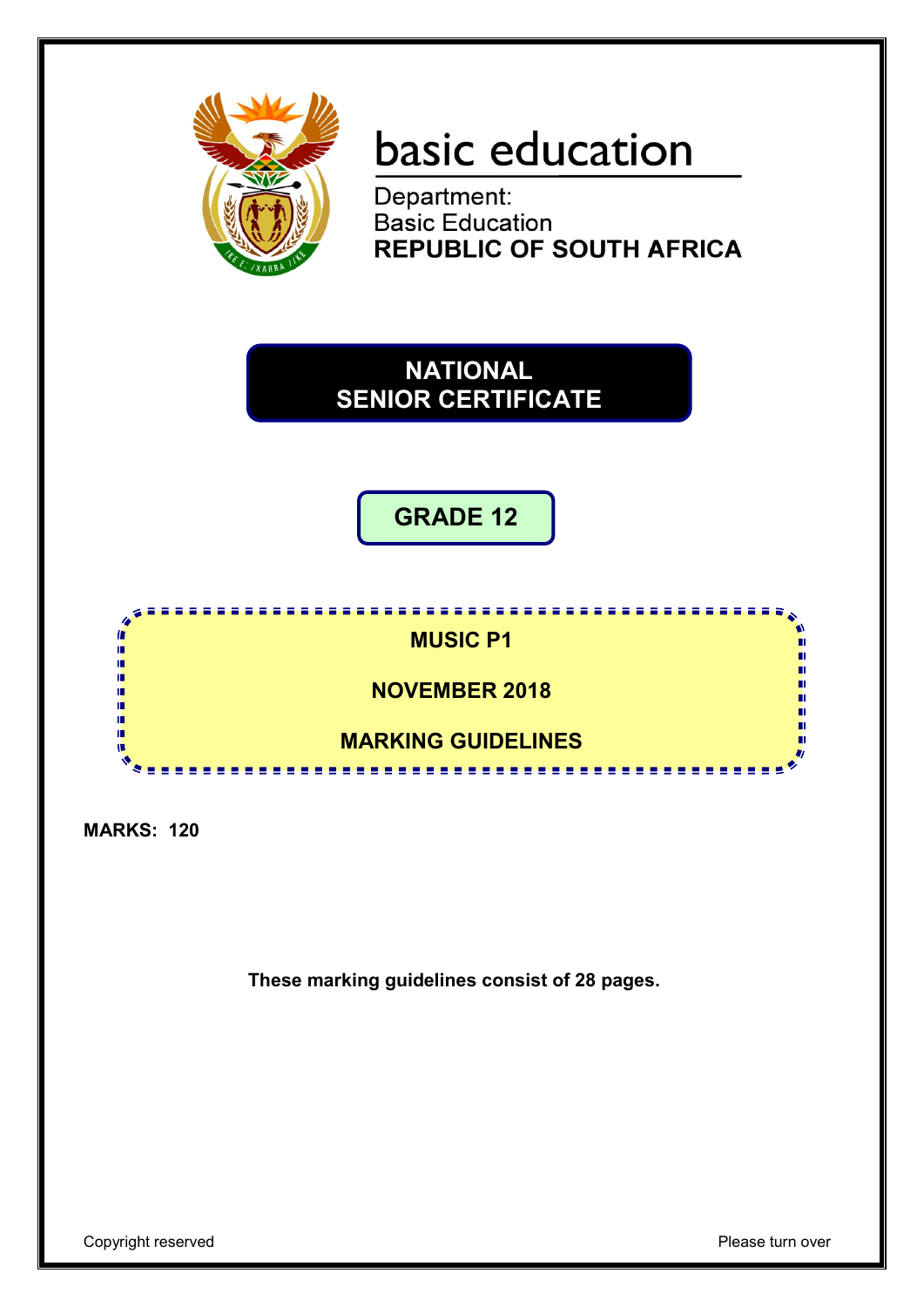#### **INSTRUCTIONS AND INFORMATION**

- 1. This question paper consists of FIVE sections, namely SECTIONS A, B, C, D and E.
- 2. SECTIONS A and B are COMPULSORY.
- 3. SECTION C: WESTERN ART MUSIC (WAM), SECTION D: JAZZ and SECTION E: INDIGENOUS AFRICAN MUSIC (IAM) are choice questions. Answer only ONE of these sections (SECTION C or D or E).
- 4. Write all music notation in SECTION A in pencil and all written text in blue or black ink on this question paper.
- 5. Answer SECTION B and SECTION C or D or E in blue or black ink in the ANSWER BOOK provided.
- 6. Number the answers correctly according to the numbering system used in this question paper.
- 7. The last page of this question paper is manuscript paper intended for rough work. Candidates may remove this page.
- 8. Candidates may NOT have access to any musical instrument for the duration of this examination.
- 9. Candidates must take note of the mark allocation for each question to provide enough information in their answers.
- 10. Write neatly and legibly.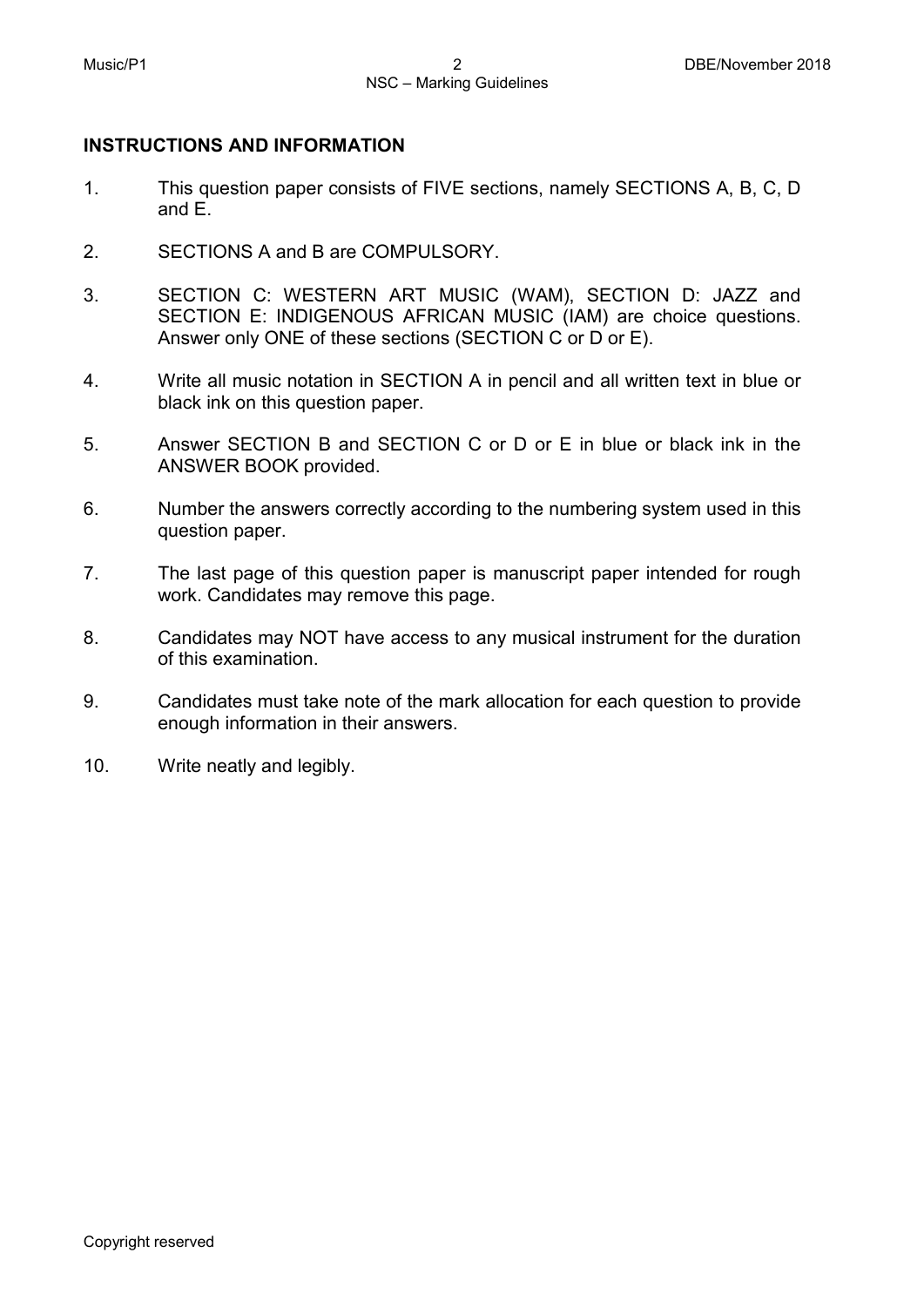#### **MARKING GRID**

| <b>SECTION</b>                                              | <b>QUESTION</b>         | <b>MARKS</b> | <b>MARKER</b> | <b>MODERATOR</b> |
|-------------------------------------------------------------|-------------------------|--------------|---------------|------------------|
| <b>THEORY OF MUSIC</b><br>А:                                | 1                       | 20           |               |                  |
| (COMPULSORY)                                                | $\overline{2}$          | 15           |               |                  |
|                                                             | 3                       | 10           |               |                  |
|                                                             | $\overline{\mathbf{4}}$ | 15           |               |                  |
|                                                             | <b>SUBTOTAL</b>         | 60           |               |                  |
|                                                             | <b>AND</b>              |              |               |                  |
| <b>B: GENERAL MUSIC</b><br><b>KNOWLEDGE</b><br>(COMPULSORY) | 5                       | 20           |               |                  |
|                                                             | <b>SUBTOTAL</b>         | 20           |               |                  |
|                                                             | <b>AND</b>              |              |               |                  |
| C: WAM                                                      | 6                       | 10           |               |                  |
|                                                             | $\overline{7}$          | 5            |               |                  |
|                                                             | 8                       | 5            |               |                  |
|                                                             | 9                       | 5            |               |                  |
|                                                             | 10                      | 15           |               |                  |
|                                                             | <b>SUBTOTAL</b>         | 40           |               |                  |
|                                                             |                         | <b>OR</b>    |               |                  |
| D: JAZZ                                                     | 11                      | 10           |               |                  |
|                                                             | 12                      | 5            |               |                  |
|                                                             | 13                      | $\sqrt{5}$   |               |                  |
|                                                             | 14                      | 5            |               |                  |
|                                                             | 15                      | 15           |               |                  |
|                                                             | <b>SUBTOTAL</b>         | 40           |               |                  |
|                                                             |                         | <b>OR</b>    |               |                  |
| E: IAM                                                      | 16                      | 10           |               |                  |
|                                                             | 17                      | 5            |               |                  |
|                                                             | 18                      | 5            |               |                  |
|                                                             | 19                      | 5            |               |                  |
|                                                             | 20                      | 15           |               |                  |
|                                                             | <b>SUBTOTAL</b>         | 40           |               |                  |
|                                                             | <b>GRAND TOTAL</b>      | 120          |               |                  |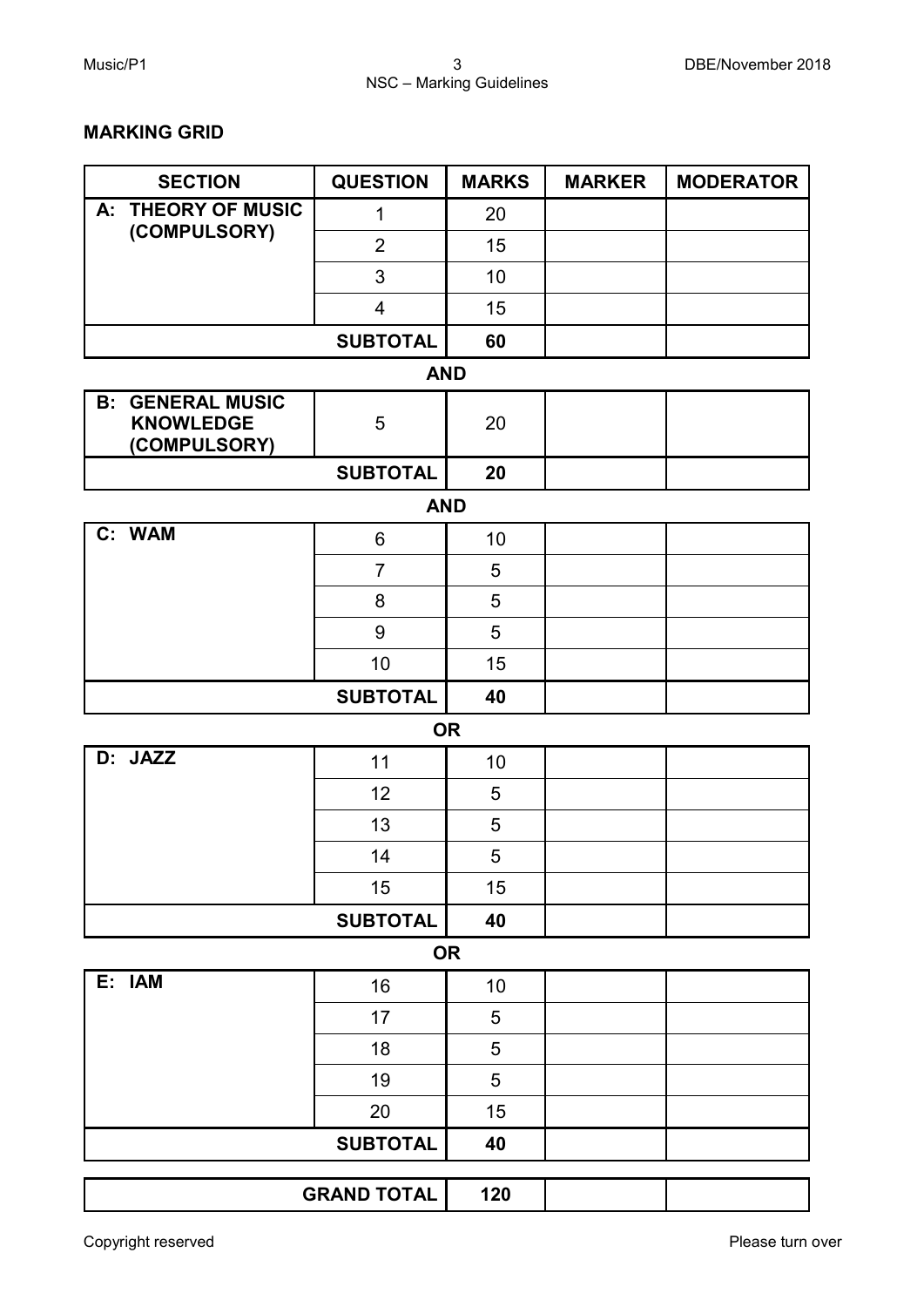#### **SECTION A: THEORY OF MUSIC (COMPULSORY) (90 minutes)**

**Answer QUESTION 1 AND QUESTION 2.1 OR 2.2 AND QUESTION 3.1 OR 3.2 AND QUESTION 4.1 OR 4.2.**

# **QUESTION 1 (25 minutes)**

Study the extract and answer the questions that follow.







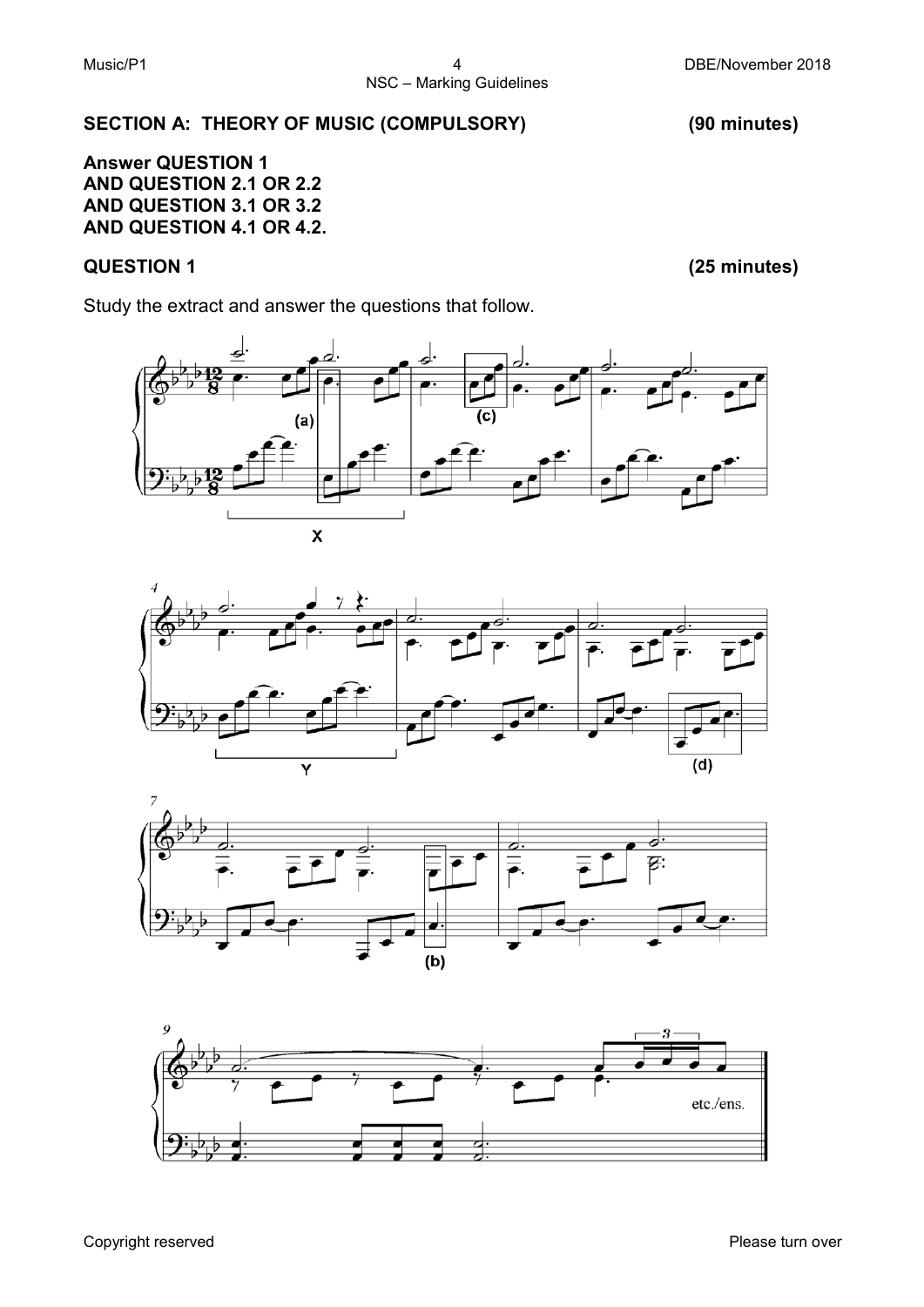NSC – Marking Guidelines

Music/P1 **6 DBE/November 2018** 5 DBE/November 2018

- 1.1 Name the submediant minor key of this piece.
	- **Answer:** F (minor)*1 mark* (1)
- 1.2 Name the related dominant major key of this piece:

Answer: 
$$
E^b
$$
 (major)  $\boxed{1$  mark

1.3 Name the intervals at **(a)** and **(b)** according to type and distance.

#### **Answer:**

| (a) Compound Perfect $5^{\text{th}}$ /Perfect $12^{\text{th}}$   (a) $\overline{1x1} = 1$ mark |                        |  |
|------------------------------------------------------------------------------------------------|------------------------|--|
| (b) Minor $3^{ra}$                                                                             | $(b) 1x1 = 1 mark$     |  |
|                                                                                                | No $\frac{1}{2}$ marks |  |

1.4 Transpose the bass part of bar 1 at **X** a perfect  $5<sup>th</sup>$  lower. Insert the new key signature.

**Answer:**



1.5 Describe the triads at **(c)** and **(d)** according to type and position.

#### **Answer:**

- (c) Minor, First inversion (d) Minor, Root position *2x½ = 1 mark*  $2x\frac{1}{2} = 1$  mark (2)
- 1.6 Halve the note values and rewrite the bass clef part at **Y** in bar 4. Insert the new time signature.

**Answer:**

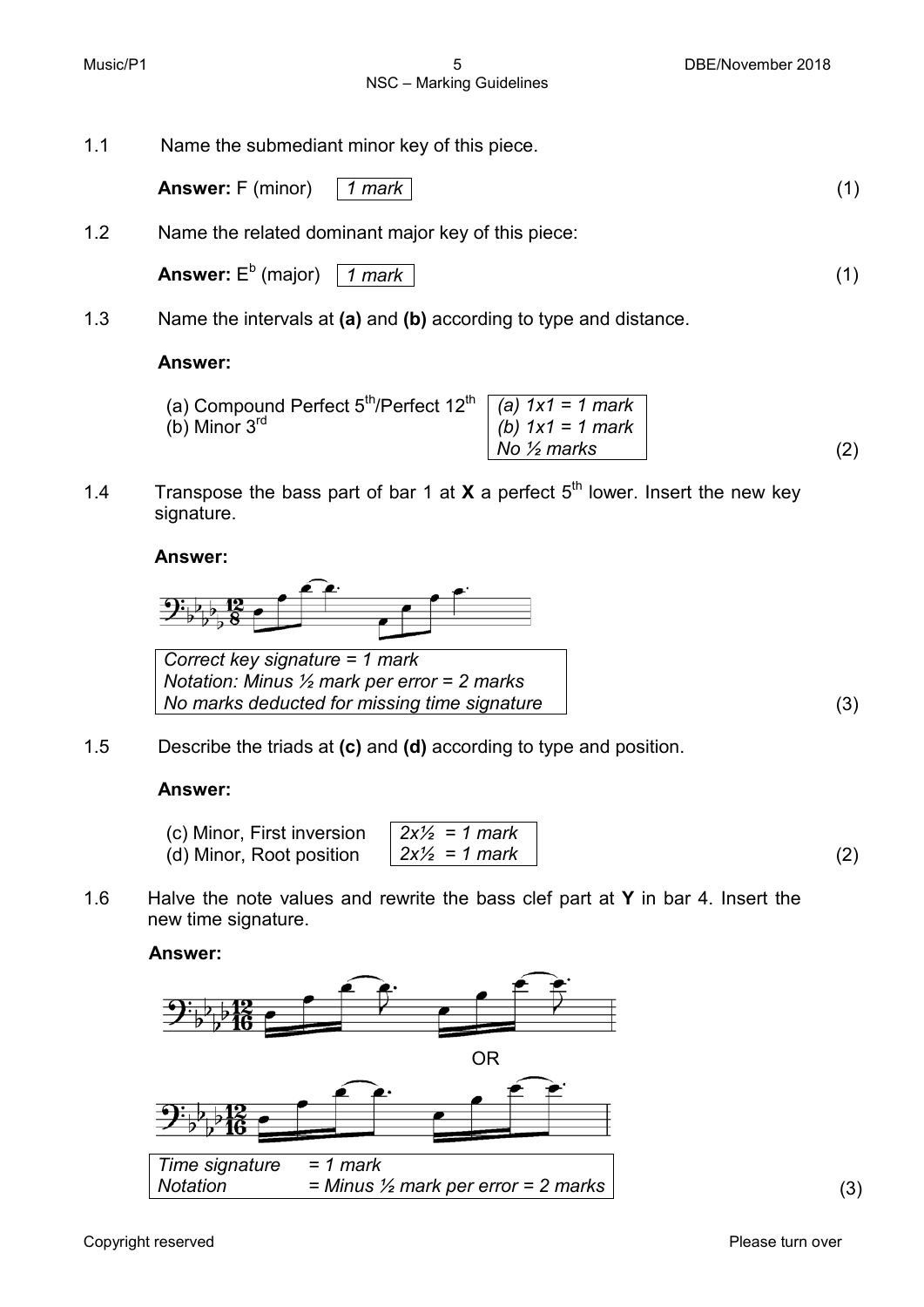1.7 Complete the melody below by writing ascending sequences as indicated.

#### **Answer:**





*Motif A = 2 marks Motif B = 2 marks Minus ½ mark per error up to a maximum of 2 marks per sequence. (Sequences that start on other notes can also be correct)* (4)

1.8 Select the scale/mode on which each of the following TWO extracts is based. Make a cross (X) in the appropriate block.

| 1.8.1 <b>Answer:</b> Dorian mode   1 mark |  |
|-------------------------------------------|--|
| 1.8.2 Answer: Whole-tone scale   1 mark   |  |

1.9 Write  $F^*$  melodic minor scale ascending and descending without key signature in the given clef. Use only semibreves and indicate the semitones.

#### **Answer:**

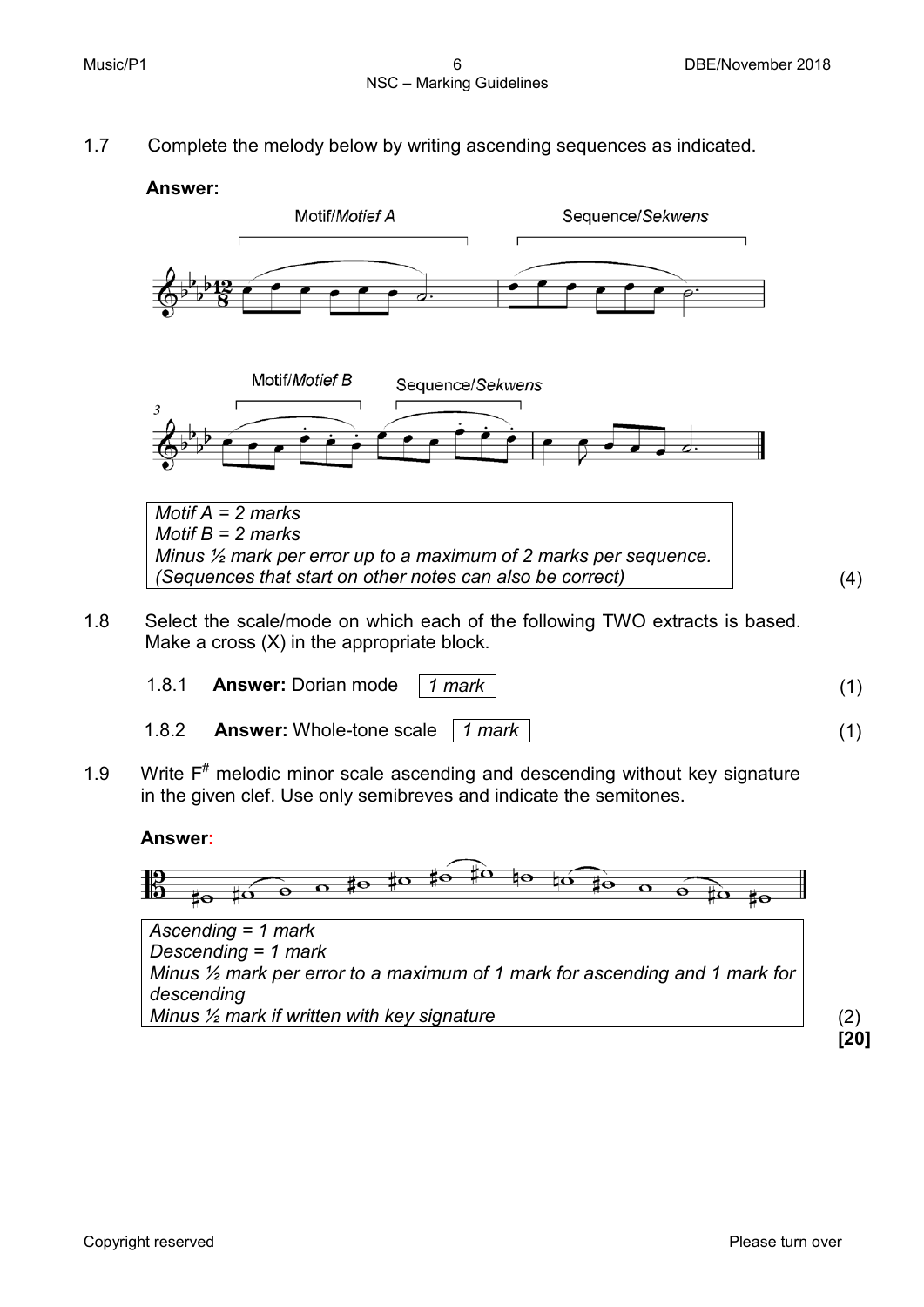# **QUESTION 2 (25 minutes)**

#### **Answer EITHER QUESTION 2.1 OR QUESTION 2.2.**

2.1 Complete the opening below to form a twelve-bar melody in ternary form for any single-line melodic instrument of your choice. Name the instrument and supply a suitable tempo indication. Add dynamic and articulation indications where applicable.

**Concept answer:** Instrument: Saxophone/Clarinet/Trumpet/Violin/Flute/Oboe/Horn, etc.



**OR**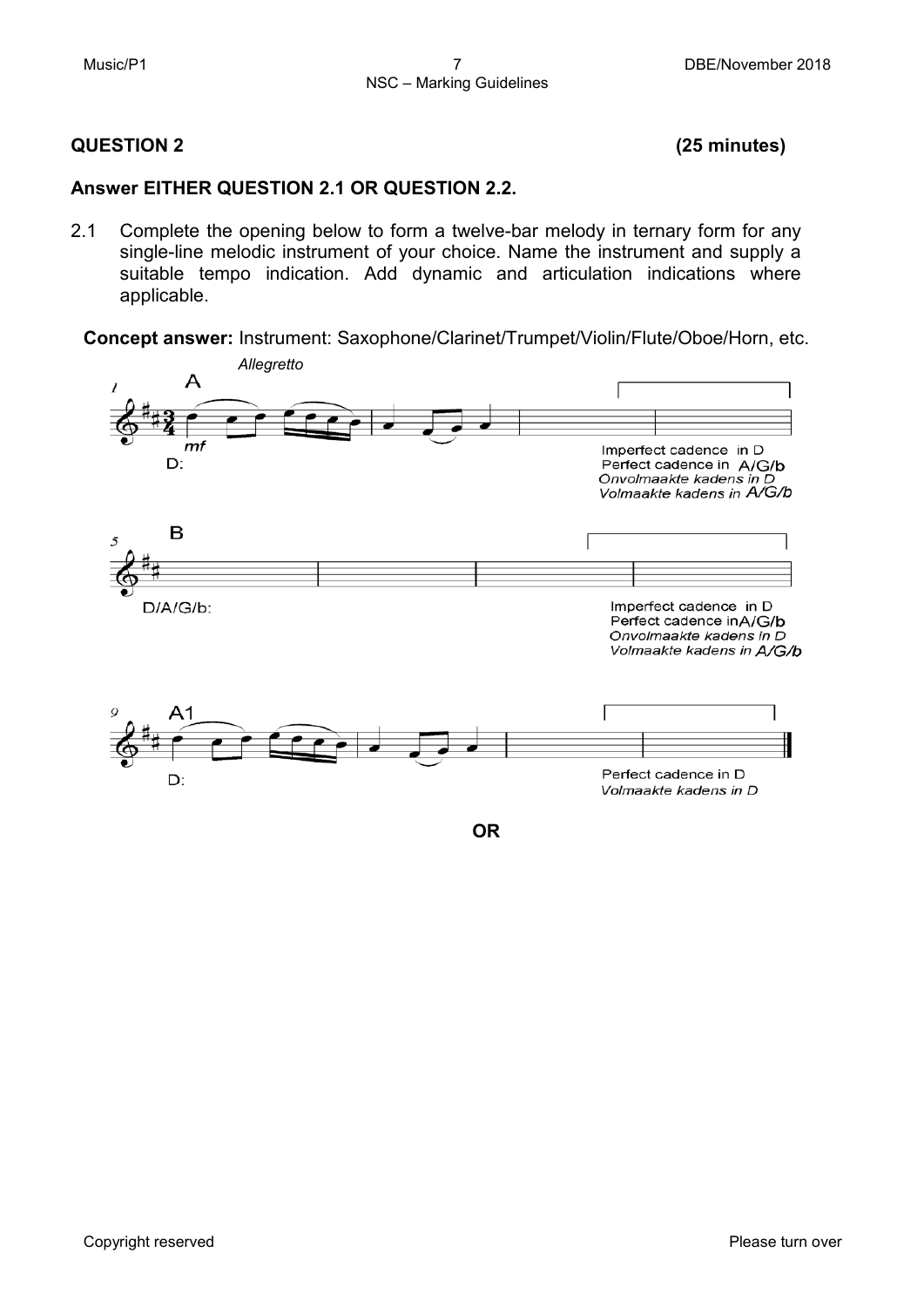2.2 Complete the opening below to form a twelve-bar melody in ternary form for any single-line melodic instrument of your choice. Name the instrument and supply a suitable tempo indication. Add dynamic and articulation indications where applicable.

**Concept answer:** Instrument: Saxophone/Clarinet/Trumpet/Violin/Flute/Oboe/Horn, etc.



The melody will be marked according to the following criteria:

| <b>DESCRIPTION</b>                                                                                 |          | <b>MARK ALLOCATION</b>                                                                                                                                                                                                                   |    |
|----------------------------------------------------------------------------------------------------|----------|------------------------------------------------------------------------------------------------------------------------------------------------------------------------------------------------------------------------------------------|----|
| Form and cadential points                                                                          |          | 1 mark per phrase x 3                                                                                                                                                                                                                    | 3  |
| <b>Correctness</b><br>Note stems, beats per bar,<br>accidentals, spacing, layout                   |          | Minus $\frac{1}{2}$ mark per error up to 2 marks                                                                                                                                                                                         | 2  |
|                                                                                                    | $9 - 10$ | <b>Excellent</b><br>Coherent and musical; phrases imaginatively<br>define the form; opening innovatively continued;<br>successful use of key; melodic shape masterfully<br>handled; creative approach to choice of pitches<br>and rhythm |    |
| Quality<br>- Quality of melody and<br>suitability for chosen<br>instrument<br>- Appropriate tempo, | $7 - 8$  | Good<br>Correct and musical; phrases clearly indicate the<br>form; opening sensibly continued; stable key;<br>melodic shape satisfying; choice of pitches and<br>rhythm accurate                                                         | 10 |
| articulation and dynamic<br>indications enhance the<br>quality of the answer<br>- Musicality       | $4 - 6$  | Average<br>Musically not convincing; not all phrases clear;<br>opening not well utilised; key unstable; melodic<br>shape is suspect; choice of pitches and rhythm<br>unimaginative                                                       |    |
|                                                                                                    | $0 - 3$  | Not acceptable<br>No musical sense; no sense of phrasing; opening<br>ignored; no sense of key; no melodic shape;<br>pitches and rhythm random                                                                                            |    |
| <b>TOTAL</b>                                                                                       |          | Markers may use $\frac{1}{2}$ marks                                                                                                                                                                                                      | 15 |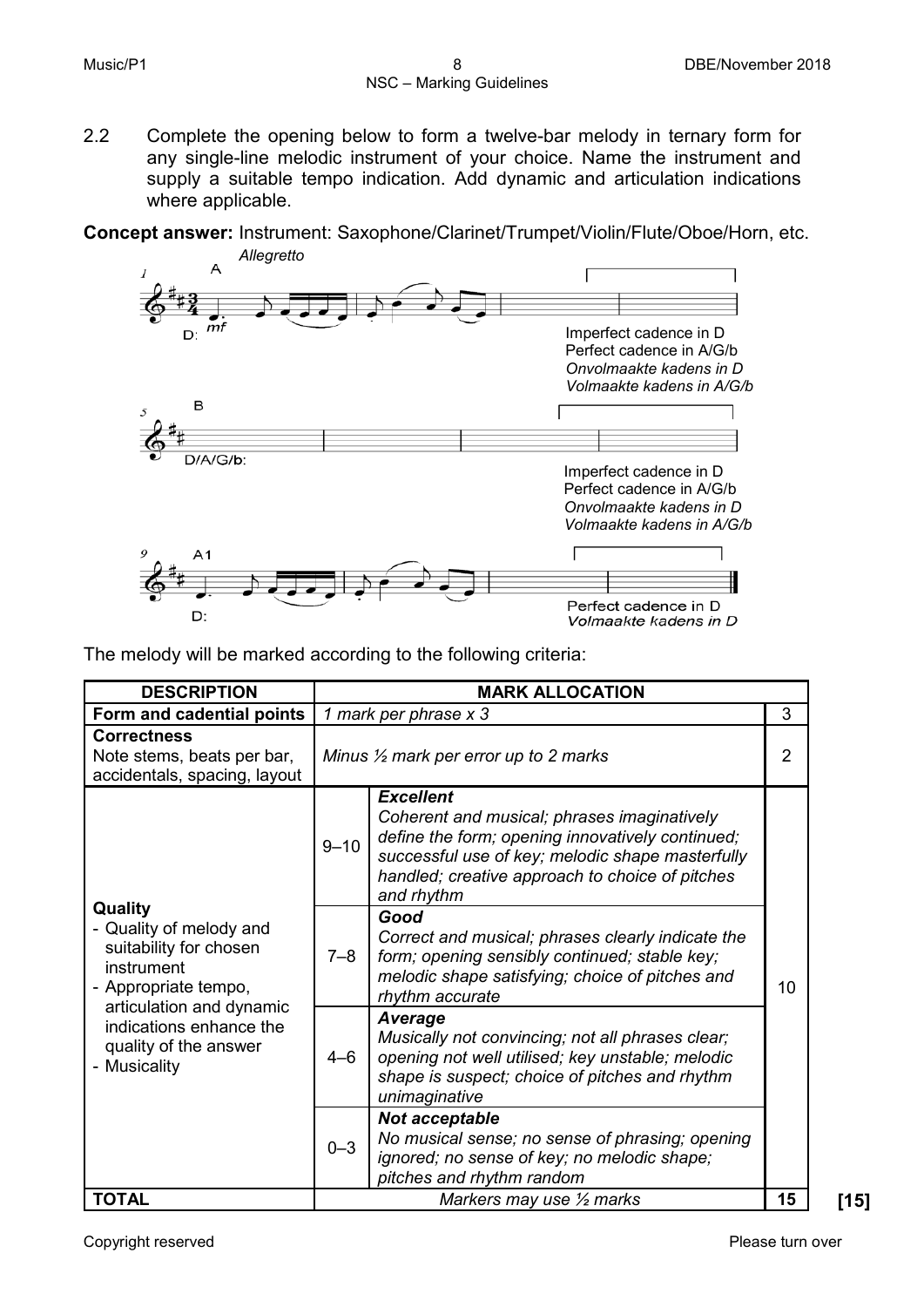# **QUESTION 3 (10 minutes)**

# **Answer EITHER QUESTION 3.1 OR QUESTION 3.2.**

3.1 Study the extract and answer the questions.

#### **Answer:**







Cadence: Interrupted/Deceptive Cadence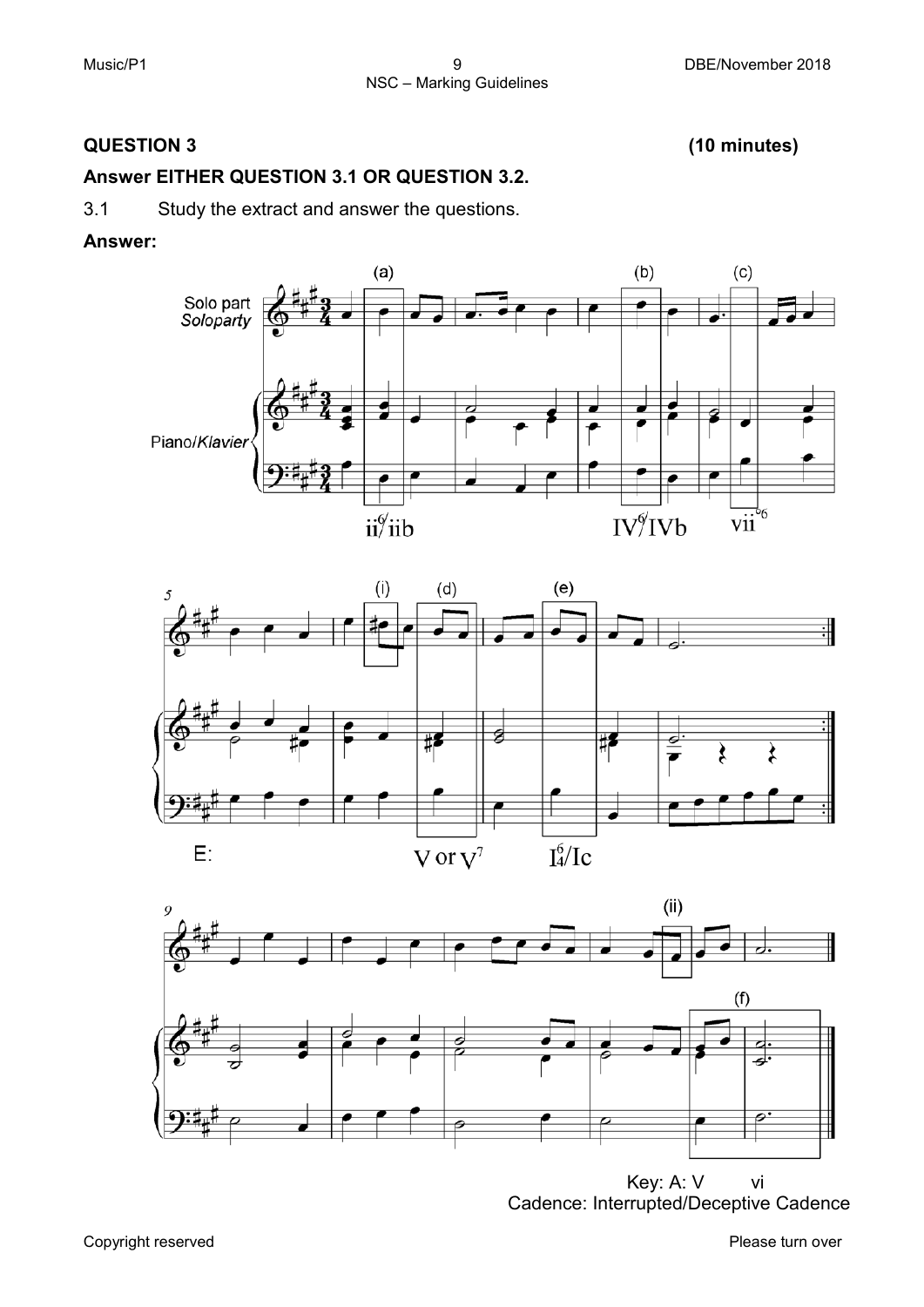3.1.1 Name the new key to which the piece modulates in bars 5–8. Write the answer on the score.

**Answer:** See score *1 mark* (1)

3.1.2 Figure the chords at **(a)**–**(e)** with Roman numerals on the score, e.g. iii<sup>6</sup>/iiib

| <b>Answer:</b> See score   1 mark per chord = 5 marks<br>Minus $\frac{1}{2}$ mark for each error regarding |  |
|------------------------------------------------------------------------------------------------------------|--|
| position                                                                                                   |  |

3.1.3 Identify the cadence at **(f)** in bars 12–13 on the score. Indicate the key and figure the chords with Roman numerals.

| <b>Answer:</b> See score $\frac{1}{2}$ mark for key |                                  |             |  |
|-----------------------------------------------------|----------------------------------|-------------|--|
|                                                     | $\frac{1}{2}$ mark for cadence   |             |  |
|                                                     | $\frac{1}{2}$ mark per chord = 1 | $= 2$ marks |  |

3.1.4 Name the type of non-chordal notes at **(i)** and **(ii)**.

| Answer | (i) Passing note                                       | = 1 mark |      |
|--------|--------------------------------------------------------|----------|------|
|        | (ii) Auxiliary note/Neighbouring note $\vert$ = 1 mark |          | (2)  |
|        |                                                        |          | [10] |

**OR**

Copyright reserved **Please** turn over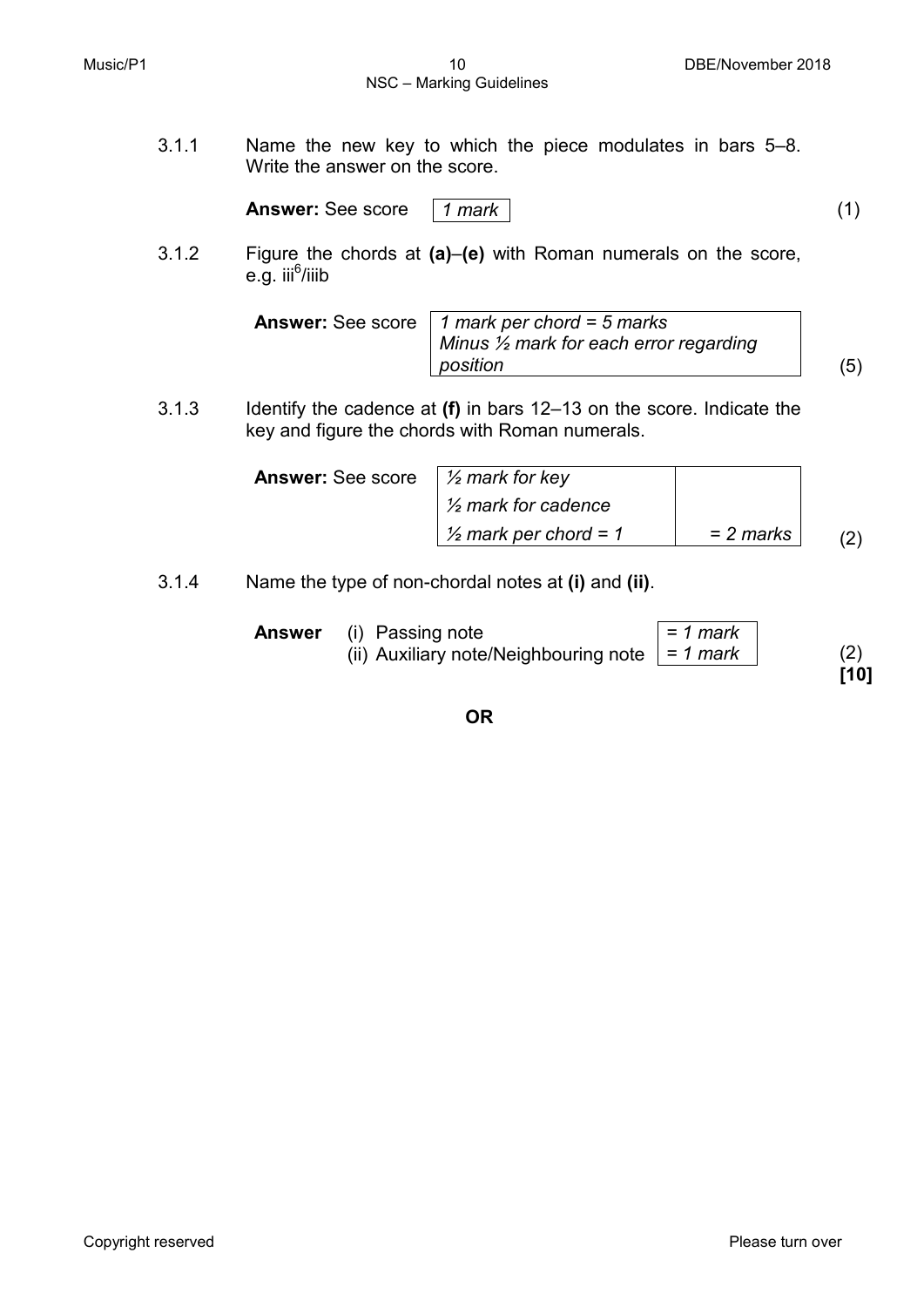3.2 Study the extract and answer the questions.

#### **Answer:**









Cadence: Perfect cadence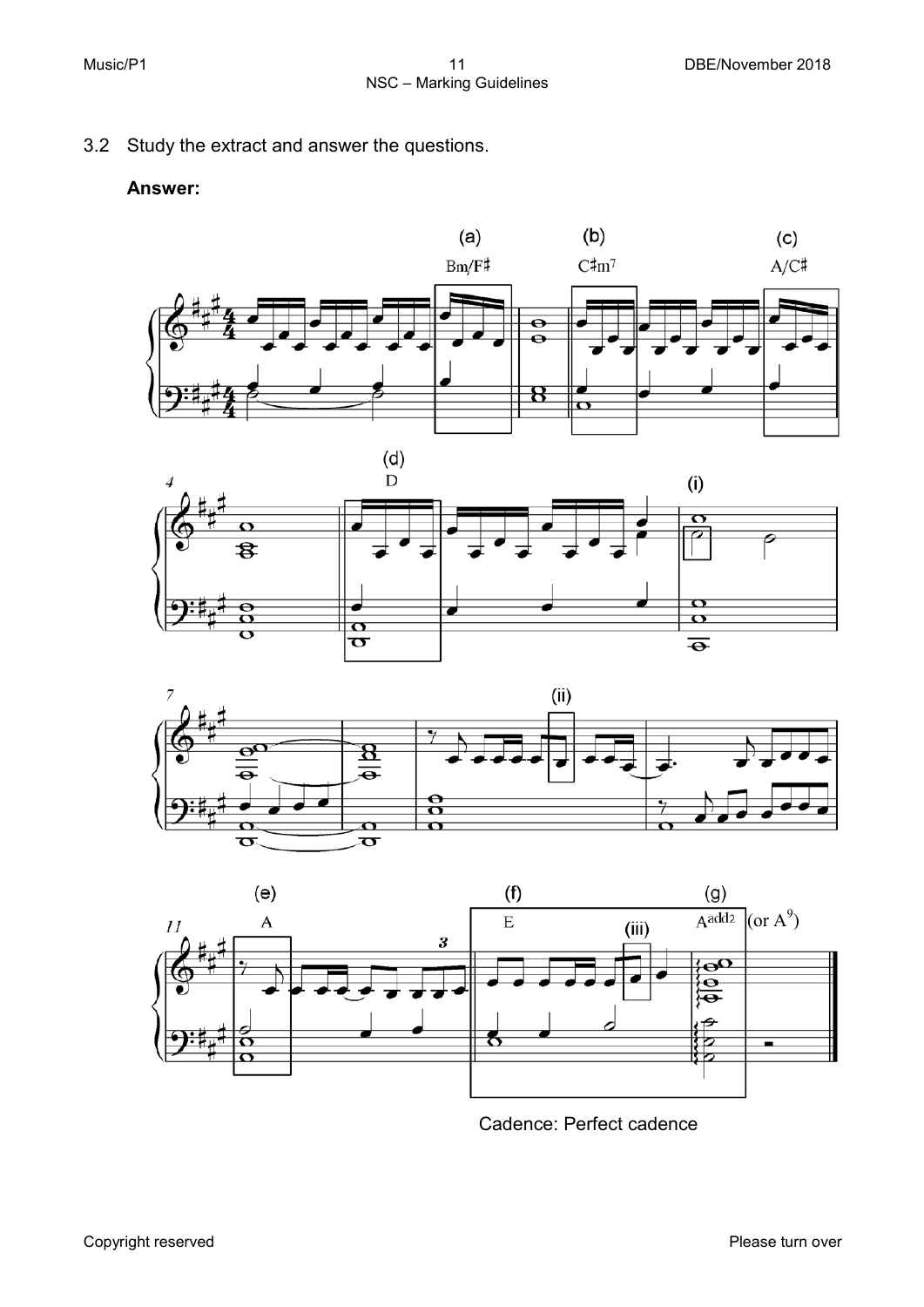3.2.1 Identify the chords **(a)**–**(e)** and write chord symbols in the spaces provided on the score, e.g.  $B^b/D$ .

| <b>Answer:</b> See score   1 mark per chord = 5 marks<br>Minus $\frac{1}{2}$ mark for each error regarding<br>position<br>No Roman numerals accepted | (5) |
|------------------------------------------------------------------------------------------------------------------------------------------------------|-----|
|                                                                                                                                                      |     |

3.2.2 Name the types of non-chordal notes at **(i)**–**(iii)**.

| <b>Answer:</b> (i) Suspension<br>(ii) Auxiliary/Neighbouring note | $= 1$ mark<br>= 1 mark |     |
|-------------------------------------------------------------------|------------------------|-----|
| (iii) Passing note                                                | = 1 mark               | (3) |

3.2.3 Name the cadence which is formed in bars 12–13 on the score. Indicate the chord symbols at **(f)** and **(g)**.

**Answer:** Perfect cadence,  $E - A^{add2}$  (or  $A^9$ )

| Cadence = 1 mark                                   |      |
|----------------------------------------------------|------|
| Each chord symbol = $\frac{1}{2}$ mark   = 2 marks |      |
|                                                    | [10] |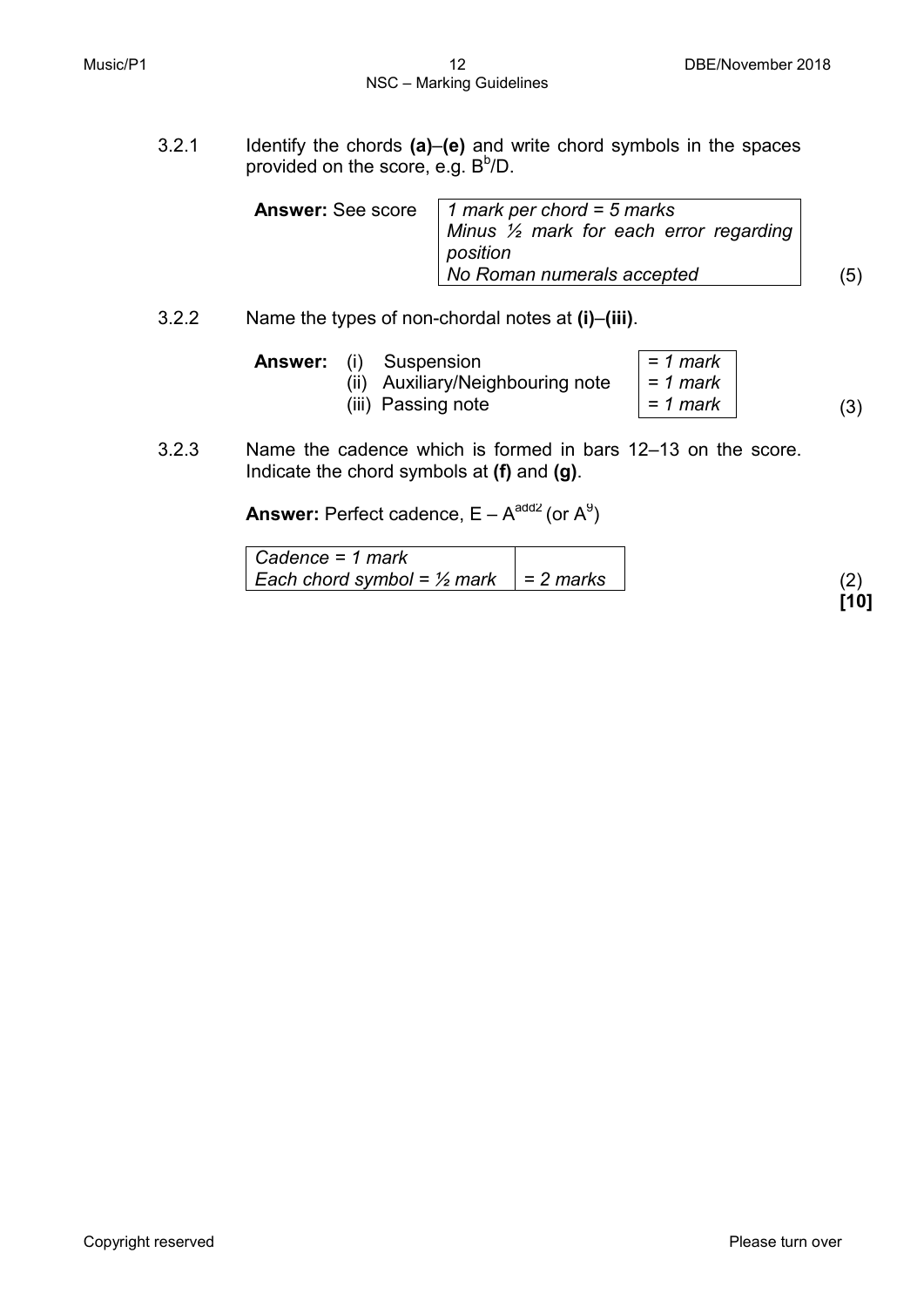### **QUESTION 4 (30 minutes)**

#### **Answer EITHER QUESTION 4.1 OR QUESTION 4.2.**

4.1 Complete the four-part vocal harmonisation below by adding the alto, tenor and bass parts.

#### **Concept answer:**



The harmonisation will be marked according to the following criteria:

| <b>DESCRIPTION</b>                                                                                                                                 | <b>MARK ALLOCATION</b>                                                                                                                       |             |
|----------------------------------------------------------------------------------------------------------------------------------------------------|----------------------------------------------------------------------------------------------------------------------------------------------|-------------|
| <b>Chord progression</b><br>Choice of chords, correct cadence                                                                                      | 1 mark between each pair of chords<br>(except between bars 4, 5 and 8)                                                                       |             |
| <b>Correctness</b><br>Notation, doubling, spacing, voice leading                                                                                   | Minus $\frac{1}{2}$ mark per error but not more than 1 mark per<br>chord                                                                     |             |
| Quality<br>Musicality, non-chordal notes, awareness of<br>style, creativity, e.g. use of cadential $6/4$<br>and passing $\frac{6}{4}$ progressions | Excellent<br>$= 3\frac{1}{2} - 4$ marks<br>$= 2\frac{1}{2} - 3$ marks<br>Good<br>$= 1\frac{1}{2}$ marks<br>Average<br>Weak<br>$= 0 - 1$ mark |             |
|                                                                                                                                                    | Note to marker:<br>Mark out of 30 must not contain a $\frac{1}{2}$ mark                                                                      | 30<br>(÷ 2) |
| <b>TOTAL</b>                                                                                                                                       |                                                                                                                                              | 15          |

*Candidates must be credited for a different/creative and correct harmonisation not given in the marking guidelines. The figuring serves as a guide for the marker, but no marks are allocated for the symbols as such.*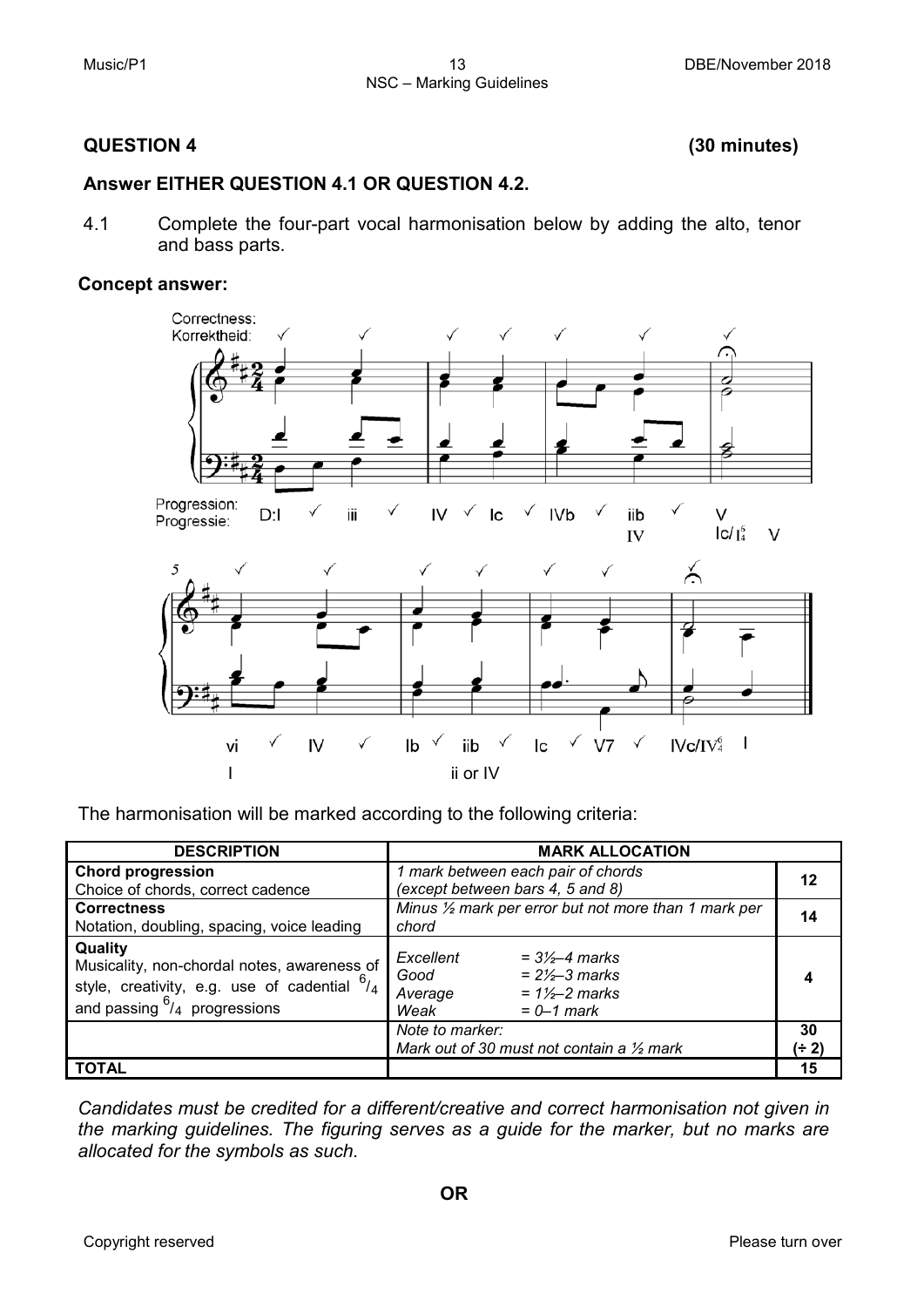4.2 Complete the piece below by adding suitable harmonic material in the open spaces on the stave. Continue in the style suggested by the given material in bars 1 and 2.

#### **Concept answer:**



The answer will be marked according to the following criteria:

| <b>DESCRIPTION</b>                                                                                                                                   | <b>MARK ALLOCATION</b>                                                                                                                   |             |
|------------------------------------------------------------------------------------------------------------------------------------------------------|------------------------------------------------------------------------------------------------------------------------------------------|-------------|
| <b>Chord progression</b><br>Choice of chords, correct cadence                                                                                        | 1 mark between each pair of chords                                                                                                       | 14          |
| <b>Correctness</b><br>Notation, spacing, voice leading                                                                                               | Minus $\frac{1}{2}$ mark per error but not more than 1 mark<br>per chord                                                                 | 12          |
| Quality<br>Musicality, non-chordal notes, awareness of<br>style, creativity, e.g. use of cadential $^{6}/_{4}$ and<br>passing $^{6}/_4$ progressions | Excellent<br>$= 3\frac{1}{2} - 4$ marks<br>$= 2\frac{1}{2}$ marks<br>Good<br>$= 1\frac{1}{2}$ marks<br>Average<br>Weak<br>$= 0 - 1$ mark |             |
|                                                                                                                                                      | Note to marker:<br>Mark out of 30 must not contain a $\frac{1}{2}$ mark                                                                  | 30<br>(÷ 2) |
| <b>TOTAL</b>                                                                                                                                         |                                                                                                                                          | 15          |

*Candidates must be credited for a different/creative and correct harmonisation not given in these marking guidelines. The figuring serves as a guide for the marker, but no marks are allocated for the chord symbols as such.*

# **TOTAL SECTION A: 60**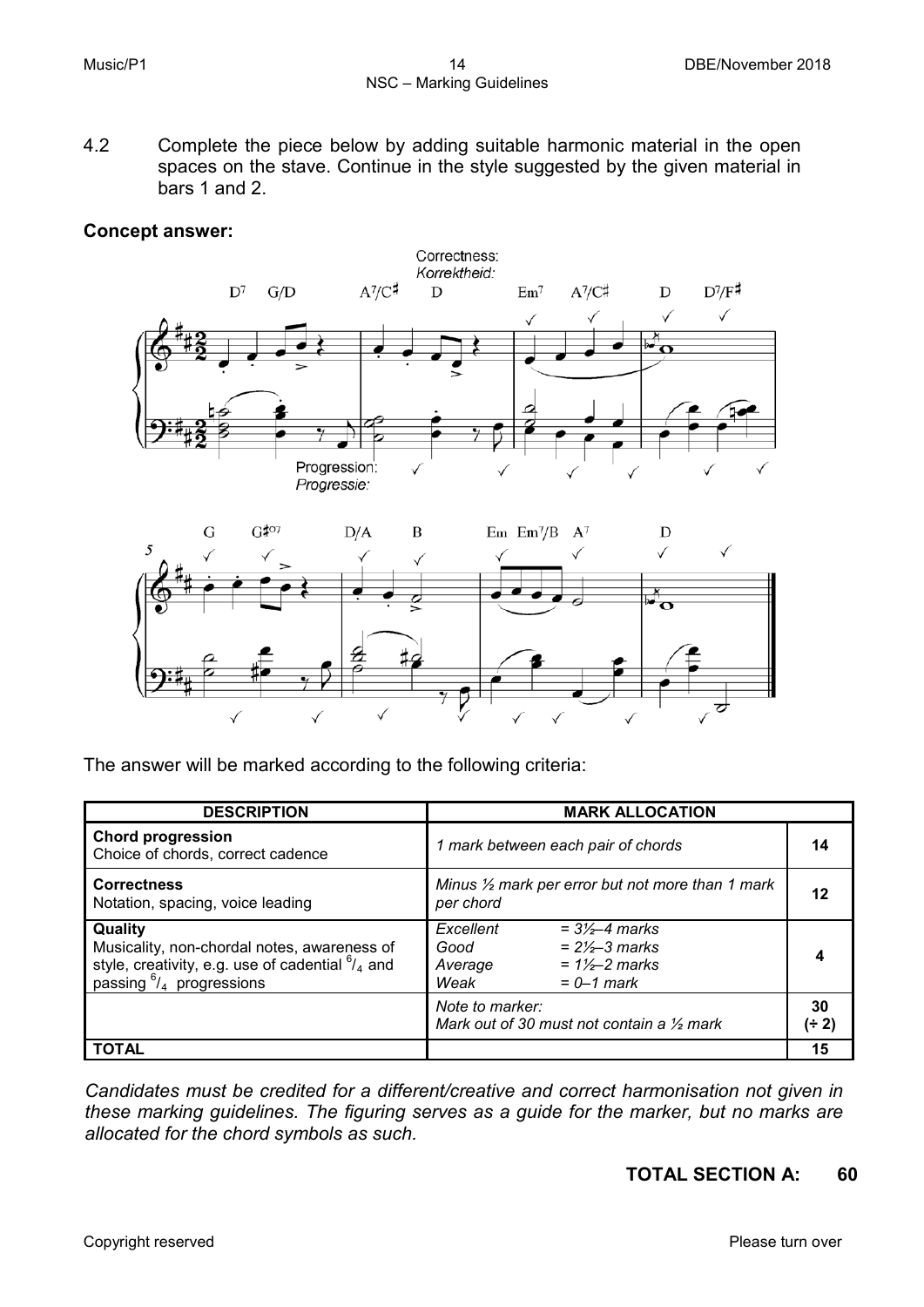#### **SECTIONS B, C, D, E: GENERAL MUSIC KNOWLEDGE (90 minutes)**

#### **Answer SECTION B AND SECTION C (Western Art Music) OR SECTION D (Jazz) OR SECTION E (Indigenous African Music).**

*Note to marker: One mark will be allocated for each correct fact. Candidates must be credited for any correct answer not given in these marking guidelines. Regardless of the fact that this marking guideline is constructed in bullet form, it is expected that the candidate answers the questions in paragraph/essay form where required.*

#### **SECTION B: GENERAL (COMPULSORY)**

#### **QUESTION 5**

| 5.1 | 5.1.1  | B           |  |  |  |      |
|-----|--------|-------------|--|--|--|------|
|     | 5.1.2  | $\mathsf C$ |  |  |  |      |
|     | 5.1.3  | D           |  |  |  |      |
|     | 5.1.4  | $\mathsf B$ |  |  |  |      |
|     | 5.1.5  | D           |  |  |  |      |
|     | 5.1.6  | D           |  |  |  |      |
|     | 5.1.7  | D           |  |  |  |      |
|     | 5.1.8  | B           |  |  |  |      |
|     | 5.1.9  | $\mathsf C$ |  |  |  |      |
|     | 5.1.10 | B           |  |  |  | (10) |
|     |        |             |  |  |  |      |
| 5.2 | 5.2.1  | B           |  |  |  |      |
|     | - - -  | $\sim$      |  |  |  |      |

| 3.Z.I | D |
|-------|---|
| 522   | A |
| 523   | Е |
| 5.2.4 | С |
| 525   | D |
|       |   |

*FIVE correct answers = 5 marks* (5)

- 5.3 Song writer/composer • Performer/singer/band member/session musician
	- Sound engineer
	-
	- Editor/director
	- Recording engineer
	- Producer/recording company
	- Arranger
	- Lyricist

*Any FIVE correct answers = 5 marks*

(5)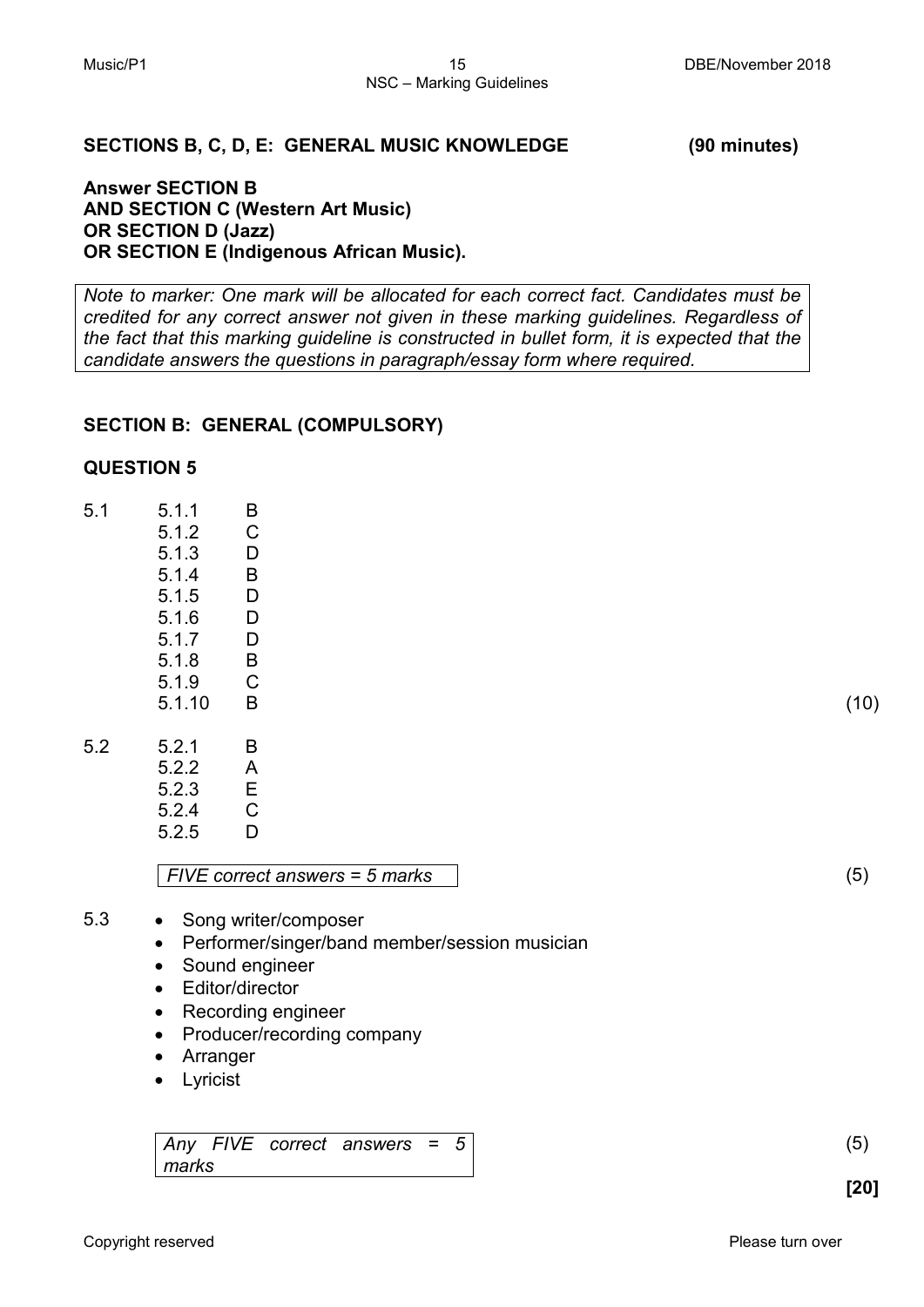#### **Answer SECTION C (WAM) OR SECTION D (JAZZ) OR SECTION E (IAM).**

# **SECTION C: WESTERN ART MUSIC (WAM)**

### **QUESTION 6**

- 6.1 Clarinet
	- French Horn
	- Trumpet

*TWO correct answers = 2 marks* (2)

- 6.2 Clarinet *1 mark* (1)
- 6.3 Two Timpani/Kettle drums

| $=$ $\frac{1}{2}$ mark |  |
|------------------------|--|
| $=$ $\frac{1}{2}$ mark |  |

|                               | Codetta                                                                              | Coda                                                                                                                             |
|-------------------------------|--------------------------------------------------------------------------------------|----------------------------------------------------------------------------------------------------------------------------------|
| Where in the<br>work          | Found at the end of the<br>$\bullet$<br>exposition                                   | Found at the end of the<br>$\bullet$<br>recapitulation                                                                           |
| Key                           | Ends in a related key<br>$\bullet$                                                   | Ends in the tonic key<br>$\bullet$                                                                                               |
| <b>Function</b>               | Tail section as ending<br>$\bullet$<br>and rounding off the<br>exposition            | Tail section to end off the<br>$\bullet$<br>movement                                                                             |
| Length                        | Usually a short section                                                              | Sometimes short, but often<br>$\bullet$<br>an extensive section                                                                  |
| <b>Structural</b><br>function | Usually in the form of a<br>$\bullet$<br>repeated (extended)<br>cadence (in new key) | New material introduced or<br>$\bullet$<br>previously stated material<br>may be developed with<br>extended cadence at the<br>end |

*Any THREE correct correlated differences = 3 marks Candidates may answer in table format* (3) 6.5 6.5.1 Staccato *or or 1 mark* (1) 6.5.2 Fermata *or or 1 mark* (1) 6.5.3 Symbol: < *or* > *or* ^ *or sf or subito f or sfz or rfz 1 mark* (1) **[10]**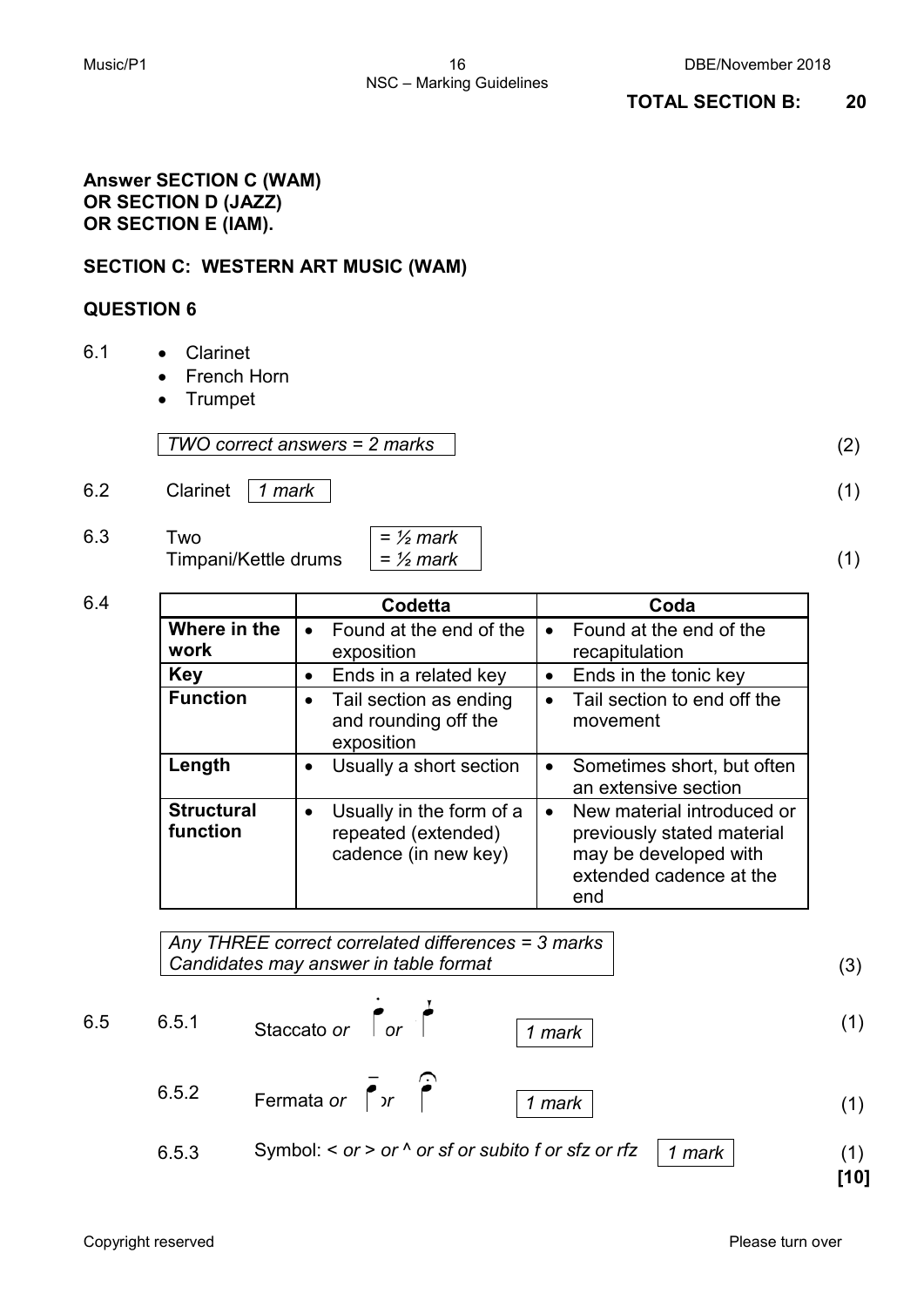7.1 *In Diesen Heil'gen Hallen/Within these Hallowed Halls 1 mark* (1)

- 7.2 Sung by Sarastro a symbol of good
	- Bass voice reinforces stable attitude
	- Act 2 contrasts with the Queen of the Night's vengeful second aria
	- Fairly slow tempo: *Larghetto* to reinforce 'holiness' of the temple
	- Key: E major to establish a positive, reassuring atmosphere
	- Form: 2 verses simplicity of form reinforces calm, stable mood
	- Use of melismas
	- Mood: serious, calm and reassuring
	- Sarastro sings of love, duty and forgiveness / ideals of brotherhood
	- Instrumentation: 2 flutes, 2 bassoons, 2 horns, string section

*FOUR correct facts = 4 marks Minus 1 mark for no paragraph format* (4)

# **QUESTION 8**

- Established the layout of the standard Classical orchestra
- Arrangement of the standard Classical orchestra into 4 instrument groups
- Each section of orchestra given a particular role
- Large string section with violins playing the principle melody
- Doubled instruments in woodwinds (excluding clarinet) as a binding/filling role
- Woodwinds as melodic instruments
- Restricted use of brass and percussion (two timpani) for the ff sections
- Basso continuo was omitted
- The bass part is given a stronger forward rhythmic drive
- French Horns act as a harmonic binding agent
- Introduced the four movement symphony
- Performance techniques developed
	- o Tremolo
	- o Sudden *sfz*
	- o Opening arpeggios
	- o Crescendos and decrescendos
	- o Playing techniques: The rocket- and sigh-motives

*Any FIVE correct facts Maximum of 2 marks for performance techniques = 5 marks* **[5]**

**[5]**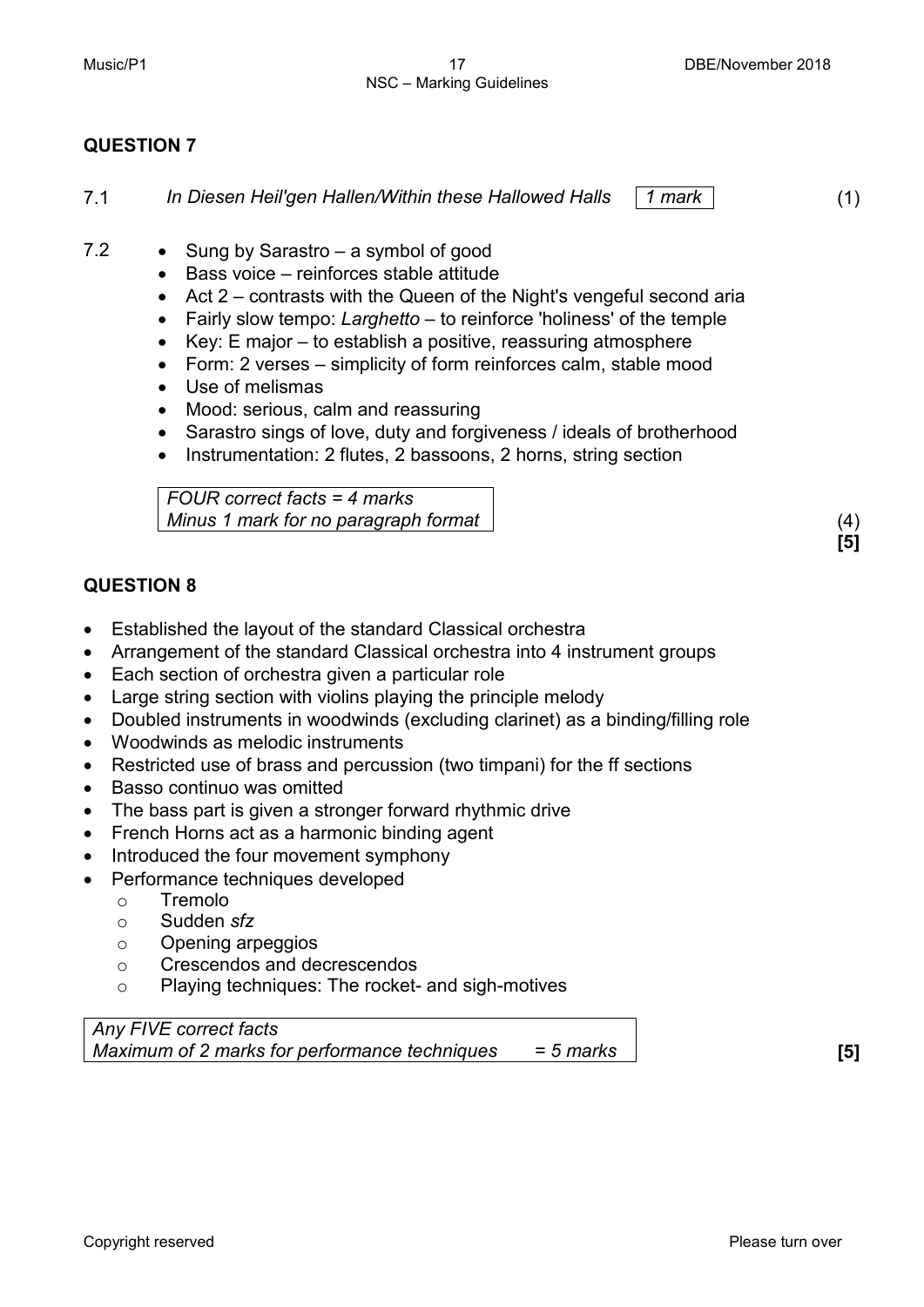#### **Instrumentation**

- Increases number of instruments in orchestra
- Use of timpani more for dramatic effect than for harmonic reinforcement
- Piccolo adds colour to the exhilaration and tension
- Trombones added for intensity and power of sound colour and range **Dynamics**
- Greater range and extremes of dynamics are used than before (*pp ff*)
	- o *ff* in tremolos of string passages
	- o *pp* string passage at end of the symphony
- Sudden changes in dynamics for dramatic purposes e.g. *fortepiano fp*
- More use of accents (*sf*) and climaxes
- Extensive use of crescendi and decrescendi in successive 'waves'
- Extended orchestration to increase dynamic possibilities

*Any FIVE facts as long as both dynamics and instrumentation are included = 5 marks (Maximum of 4 marks if one aspect is omitted)* **[5]**

# **QUESTION 10**

# **Answer:**

#### **Origin**

- Composed as a result of a visit to Scotland the Hebrides islands
- Inspired by a cavern known as Fingal's Cave and the surrounding seascape, even made sketches of the island
- A boat ride to these islands had a huge impact on him
- He wrote letters to his sister describing this emotional experience
- Completed in 1830 (The Lonely Island), revised and renamed in 1833

# *Any THREE correct facts = 3 marks*

# **Description of composition**

#### **Form**

- Concert overture
- An independent single movement work
- Sonata form OR Allegro-Sonata form
	- o Exposition: B minor D Major
	- o Development: D Major
	- $\circ$  Recapitulation: starts in B minor; includes new material in bridge;  $2^{nd}$  subject in B Major; extended Coda
- The bridge passages are greatly extended

*Only 1 mark for keys Only 1 mark for facts about recapitulation Any THREE correct facts = 3 marks*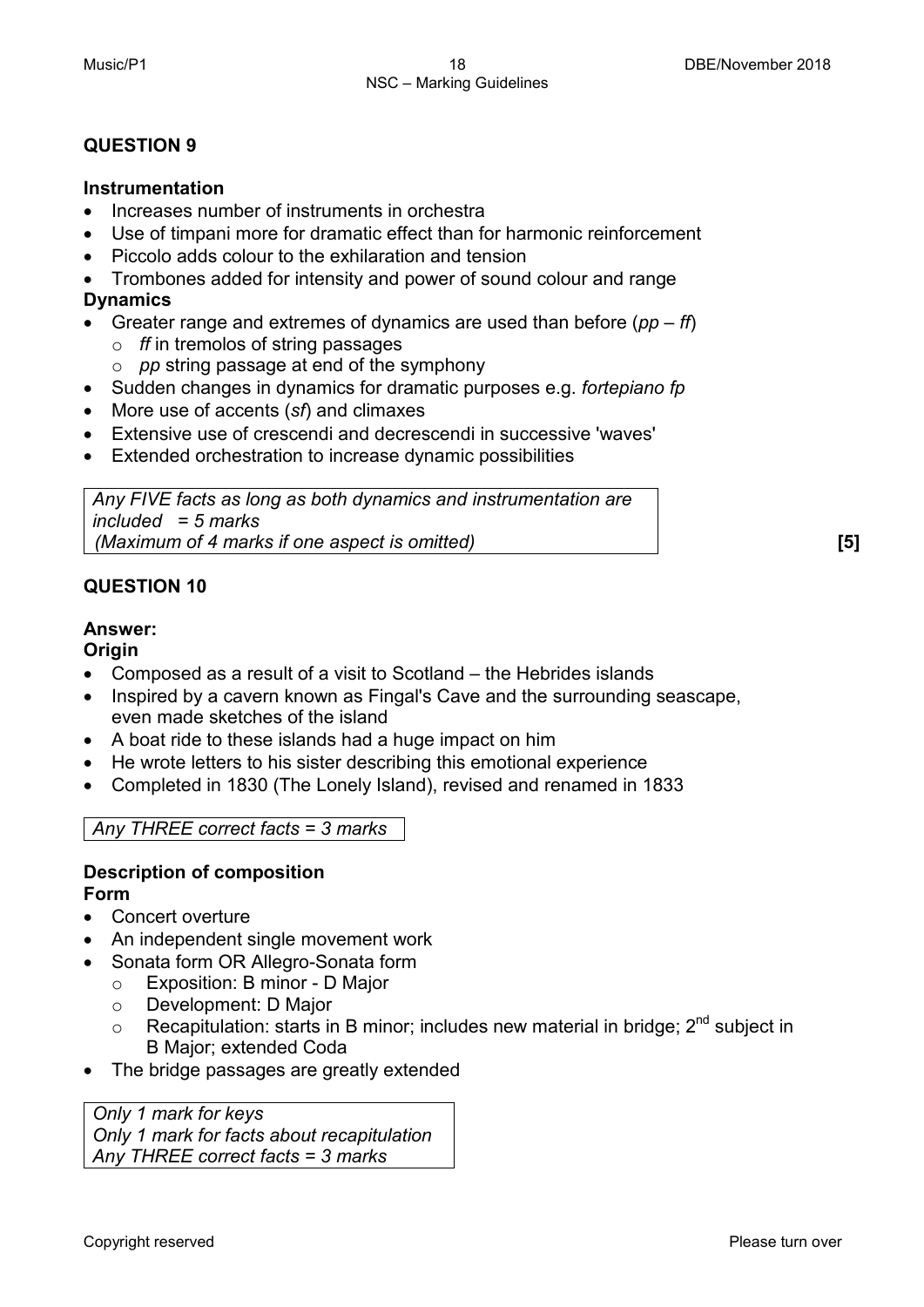#### NSC – Marking Guidelines

### **Instrumentation/Orchestration**

- A work for standard Classical orchestra
- Innovative orchestration resulted in new combinations of colour and mood e.g. use of upper pedal points
- No additional instruments as was the case in most other Romantic orchestral works
- Both themes are played by the lower register instruments (cello, bassoon, viola)
- Demands greater technical competence from the orchestral players
- Instrumentation/orchestration contribute to the mood
	- $\circ$  the murmur of the sea depicted by the tremolo in the strings
	- o the crashing waves depicted by sforzandi chords for the orchestra tutti
	- $\circ$  the sea swells depicted by the movement of the opening theme played by cello, viola and bassoon

# *Any THREE correct facts = 3 marks*

# **Style**

- Use of chromaticism
- **Extreme dynamic contrasts**
- A dramatic symphonic work with programmatic content
- Texture: Mostly homophonic
- Tempo: Allegro moderato
- Tempo fluctuations rubato
- Programmatic nature and sets a scene but does not tell a story

*Any THREE correct facts = 3 marks*

*Logical presentation and structure of the essay = 3 marks*

The essay will be marked according to the following criteria:

| <b>MARK ALLOCATION</b><br><b>CRITERIA</b>           |                                                                                                               |                                    |    |      |  |  |  |
|-----------------------------------------------------|---------------------------------------------------------------------------------------------------------------|------------------------------------|----|------|--|--|--|
| <b>Origins</b>                                      | 3 marks                                                                                                       |                                    |    |      |  |  |  |
| Form                                                | 3 marks                                                                                                       |                                    | 3  |      |  |  |  |
| Instrumentation/<br><b>Orchestration</b>            | 3 marks                                                                                                       |                                    |    |      |  |  |  |
| <b>Style</b>                                        | 3 marks                                                                                                       |                                    |    |      |  |  |  |
|                                                     | <b>Excellent</b><br>An introduction, conclusion, with a substantial<br>argument in the body of essay evident. | = 3 marks                          |    |      |  |  |  |
|                                                     | Good<br>An introduction, conclusion, with a reasonable<br>argument in the body of essay evident.              | $2 - 2\frac{1}{2}$<br>$=$<br>marks | 3  |      |  |  |  |
| <b>Logical presentation</b><br>and structure of the | Average<br>An introduction, conclusion, with an insignificant<br>argument in the body of essay evident.       | $= 1\frac{1}{2}$ marks             |    |      |  |  |  |
| essay                                               | <b>Below average</b><br>An introduction, conclusion with a weak<br>argument in the body of essay evident.     | $= 1$ mark                         |    |      |  |  |  |
|                                                     | Weak<br>A single paragraph: A poor attempt at an essay.                                                       | $=$ 1/2 mark                       |    |      |  |  |  |
|                                                     | <b>Not acceptable</b><br>$= 0$ marks<br>Only facts in bullet form.                                            |                                    |    |      |  |  |  |
| <b>TOTAL</b>                                        |                                                                                                               |                                    | 15 | [15] |  |  |  |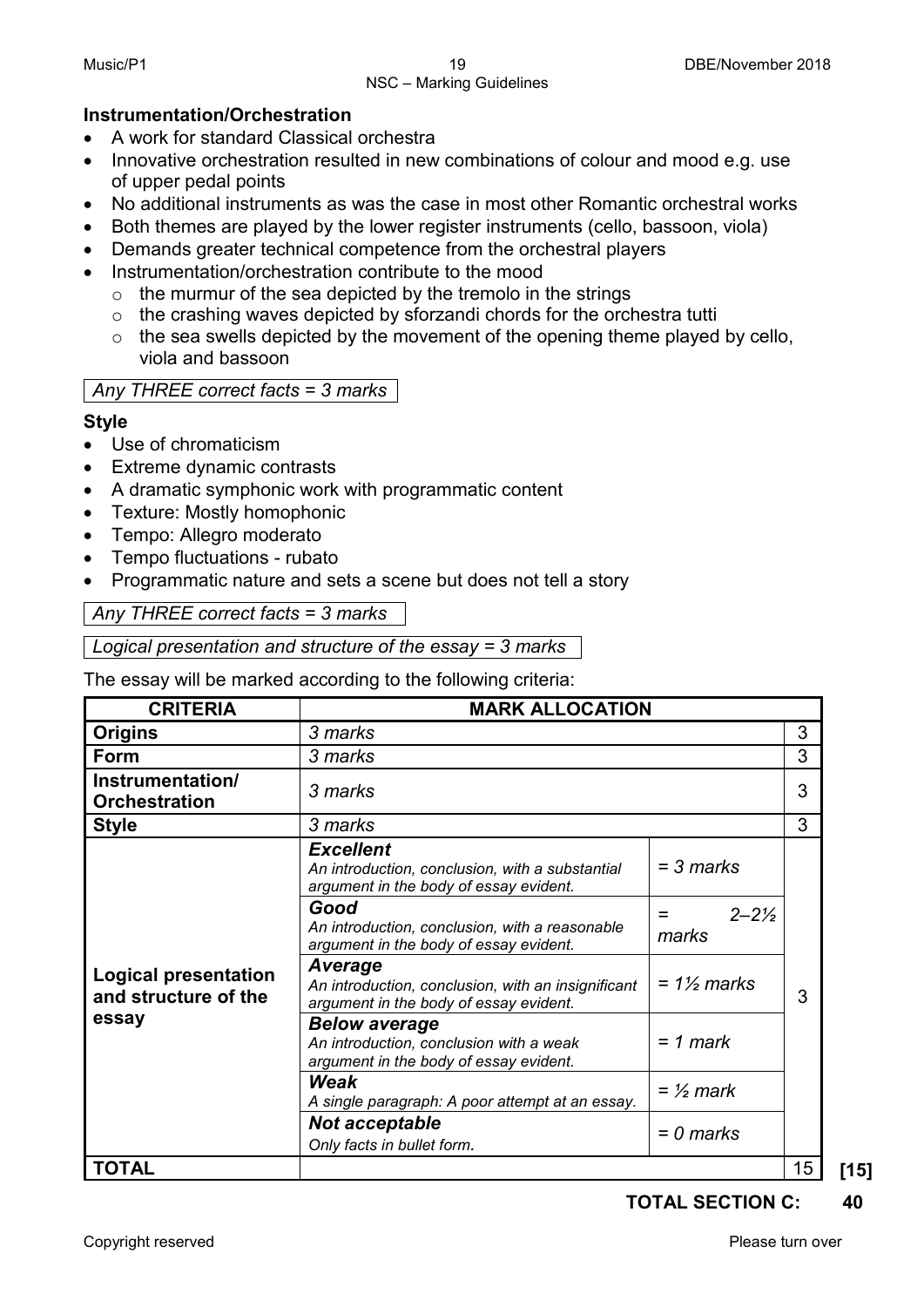#### **SECTION D: JAZZ**

#### **QUESTION 11**

- 11.1 Trumpet
	- Saxophone

*Any correct answer = 1 mark* (1)

# 11.2 • Keyboard/organ

- Guitar
- Bass guitar
- Drum kit

*Any TWO correct answers = 2 marks* (2)

| <b>POPULAR SONG FORM</b>           | <b>BLUES FORM</b>                                        |  |  |  |  |
|------------------------------------|----------------------------------------------------------|--|--|--|--|
| 32 bars                            | 12 bars (with lyrics in AAB form)                        |  |  |  |  |
| AABA form/Verse and chorus         | One part form                                            |  |  |  |  |
| Diatonic chord progression e.g.    | $I^7$ , IV <sup>7</sup> and V' in a 12-bar cyclic scheme |  |  |  |  |
| A: I-vi-IV-V                       | (All chords have a minor seventh added)                  |  |  |  |  |
| B: $V^7/vi - V^7/ii - V^7/V - V^7$ | $F7$ (4 bars), $B57$ (2 bars), $F7$ (2 bars),            |  |  |  |  |
|                                    | $C^7$ (1 bar), $B^{b7}$ (1 bar), $F^7$ (2 bars)          |  |  |  |  |
| Two contrasting themes             | One theme                                                |  |  |  |  |

*Any TWO correct correlated differences 2 x 2 = 4 marks Candidates may answer in table format* (4)

# 11.4 11.4.1 Improvisation/Jamming *1 mark* (1)

- 11.4.2 Comping
	- Improvisational chordal accompaniment

|        | Correct fact = $1$ mark<br>Improvisation will not be accepted as an answer |      |
|--------|----------------------------------------------------------------------------|------|
| 11.4.3 | Substitution   1 mark                                                      | [10] |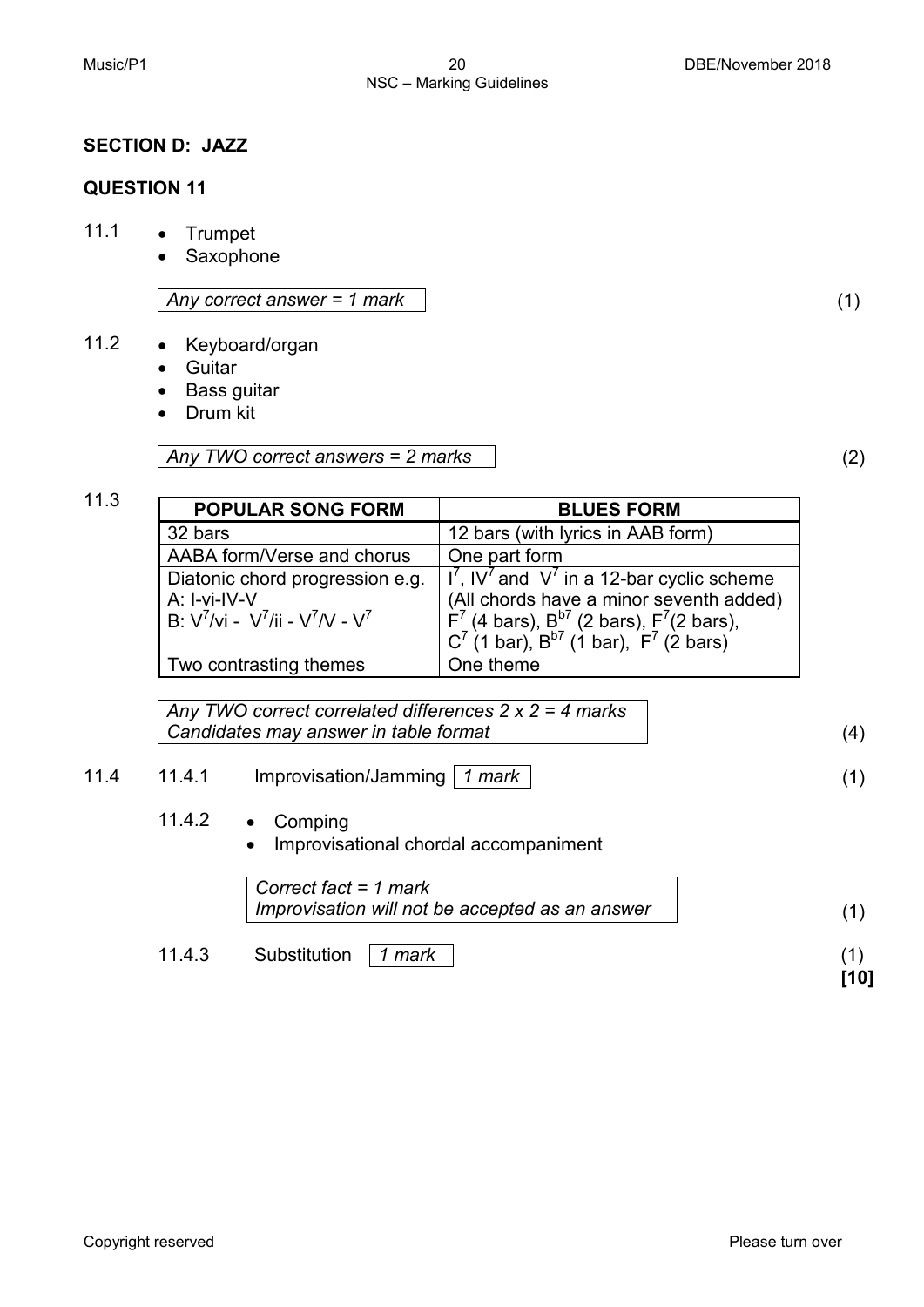### **Answer:**

#### **Characteristics**

- A unique fusion of African jazz with rhythms and melodies of traditional vhaVenda and baPedi music
- Melodies, percussion and language derived from baPedi and vhaVenda cultures
- Prominent use of African polyrhythms
- African rhythms supplied by the bongo, malombo and meropa
- Lyrical, lilting guitar and flute melodies are extensively used
- Free jazz, blues and rock influences from North America
- Guitar arrangements and improvisatory style are borrowed from musicians such as Wes Montgomery and John McLaughlin
- 12-bar blues structure employed in some compositions

# *Any FOUR characteristics = 4 marks*

# **Artist/Band**

- Philip Tabane
- Julian Bahula
- Malombo Men
- Malombo Jazz

*Any ONE artist/band = 1 mark* **[5]**

# **QUESTION 13**

# **Answer:**

# **Marabi**

- Both vocal and instrumental music
- Primarily a keyboard style
- Influenced by Duke Ellington (Afro-American fusion)
- Other instruments: piano, pedal organ, guitar/banjo, bass guitar, percussion and voice in a small instrumental ensemble
- Voice and piano have melodic role
- Songs often start with a brief introduction featuring the guitar or piano

# OR

# **Kwela**

- Instrumental music mostly
- Guitar and banjo outline the chord progression and give rhythmic drive
- The guitar plays the skiffle-like rhythm
- Penny-whistle often used as lead instrument (saxophone added later)
- Songs usually start with a pennywhistle introduction
- Penny-whistle used as a warning signal during apartheid-era

*Any FIVE facts = 5 marks Minus 1 mark for no paragraph format* **[5]**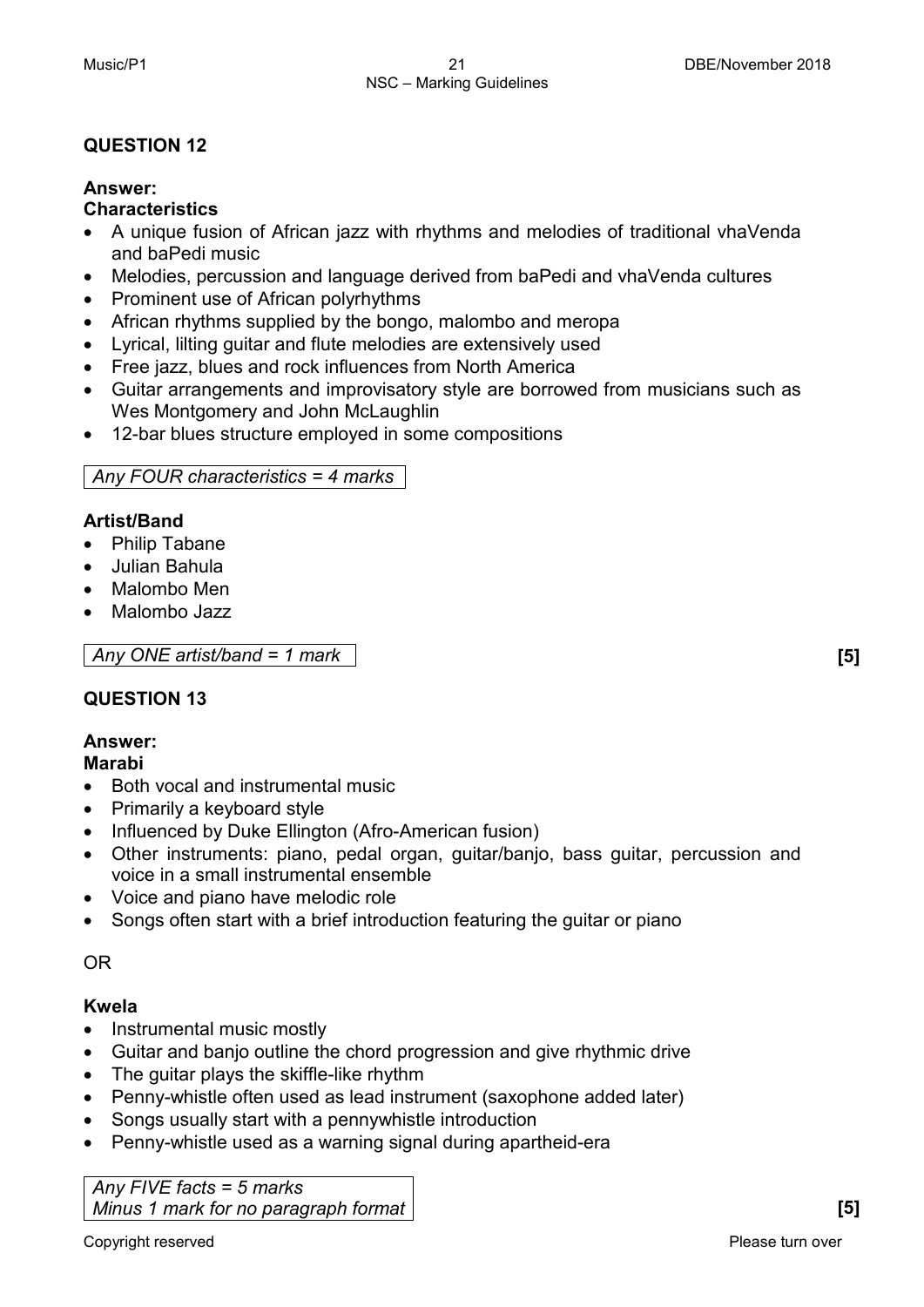#### **Abdullah Ibrahim Melody**

- Folk-like melodies
- Hymn-like/Chorale style
- Ghoema/Cape Malay characteristics
- Modal melodies
- Extensive improvisational style
- Melodies are often realised on the piano

*Any FOUR correct facts = 4 marks*

#### **Relevant example**

• *Mannenberg, Soweto is where it's at, Tsakwe (Royal Blue)*

*Any correct example = 1 mark* **[5]**

OR

#### **Robbie Jansen Melody**

- Folk-like melodies
- Khoisan/Cape Malay melodies interwoven with Malaysian/Indonesian melismatic styles
- Saxophone melody produced with a nasal tone with vibrato at the end of phrases
- Lead-saxophone (alto) mostly plays the melody
- Extensive improvisation for all instruments, blending various styles (eclectic)

# *Any FOUR correct facts = 4 marks*

# **Relevant example**

• *Hoija Tjie Bonga, Tsakwe, Sommer Ghoema*

*Any correct example = 1 mark* **[5]**

OR

# **Winston Mankunku Ngozi Melody**

- Lead-saxophone (tenor) plays the melody
- Folk-like melodies
- Khoi-Khoi and San melodies intertwined
- Malaysian and Indonesian melismatic styles are fused
- Extensive improvisation for all instruments, blending various styles
- Call and response between lead saxophone and other instruments

*Any FOUR correct facts = 4 marks*

# **Relevant example**

• *Abantwana be Afrika, Crossroads*

*Any correct example = 1 mark* **[5]**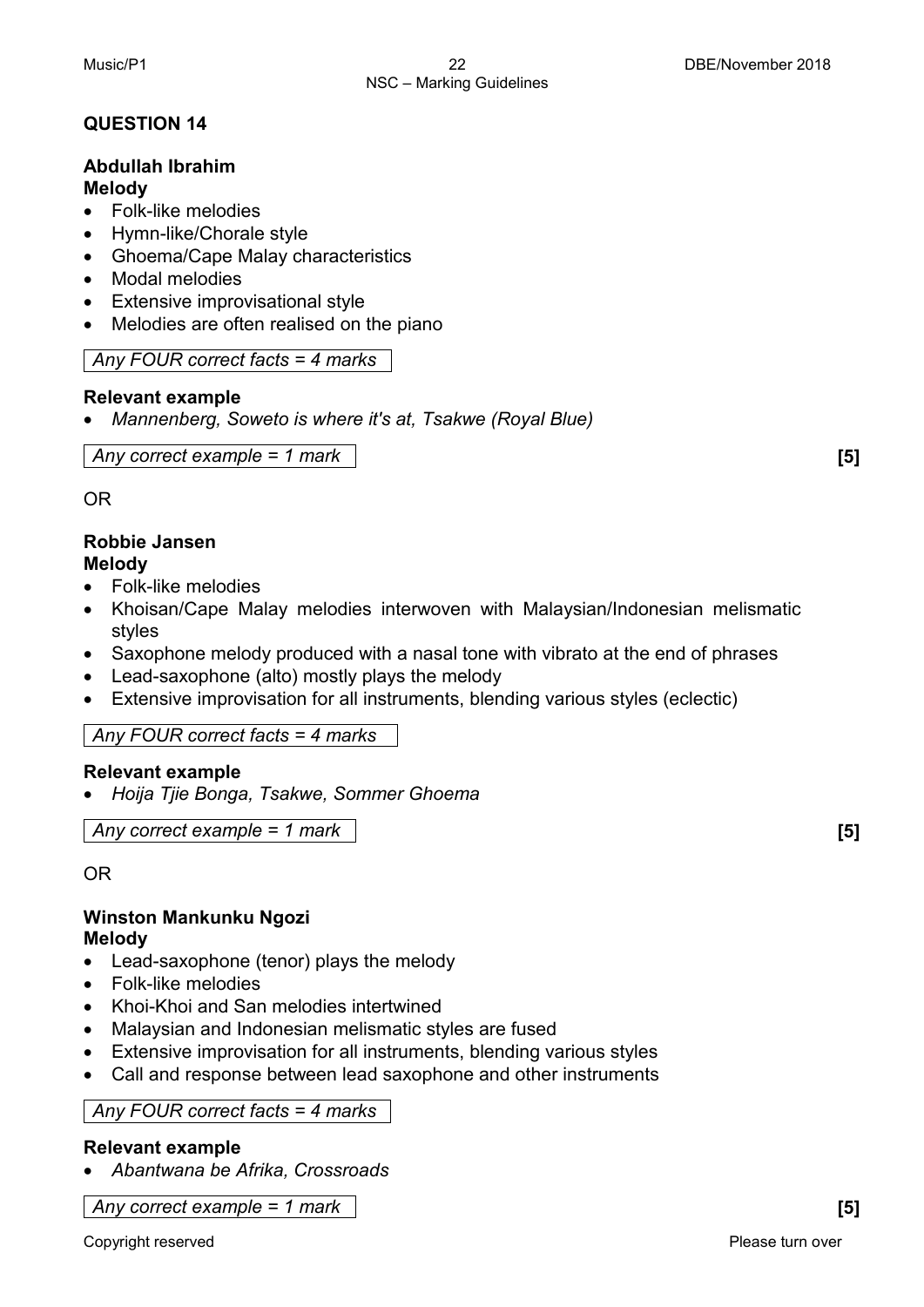#### **Reasons for popularity:**

- The very popular traditional Zulu Indlamu dance rhythms are prominently part of mbaqanga and that is the reason that it is popular. The modern style mbaqanga is based on the traditional music
- The music style mbaqanga is associated with the popular staple food, 'maize bread'
- A fusion of popular American jazz, mbube, kwela and marabi music caused more people to be drawn to this mixed style
- Introduction of Radio Bantu ensured that many musicians recorded their music for airplay
- The 'spirit of competition' around releasing new recordings made this style popular
- One of the reasons why it became popular is that it was an easy way for musicians to make a quick buck (money)

#### *Any THREE reasons = 3 marks*

#### **Style characteristics**

- Use of both traditional and Western instruments
- Fuses traditional and Western music elements
- Electric guitar very important in mbaqanga, e.g. by Mahlathini and the Mahotella **Queens**
- Electronic organ more important in mbaqanga than in preceding styles of music, e.g. the Soul Brothers
- Sometimes a male-only vocal style: Soul Brothers
- Usually starts with a brief guitar introduction (or in the case of Soul Brothers, the introduction is done by the electronic organ)
- Heavy bass line and rock beat are prominent features
- Chord progression  $I IV V I$  cycle over a bouncy 8/8 rhythm
- Music has a repetitive character
- Call and response used between the lead singer/guitarist and the backing singers/band

*Any SEVEN style characteristics = 7 marks*

#### **Artist/Band:**

- *Mahlathini and the Mahotella Queens*
- *Soul Brothers*
- *The Cool Crooners*
- *Makgona Tsohle Band*

*Any TWO artists/bands = 2 marks*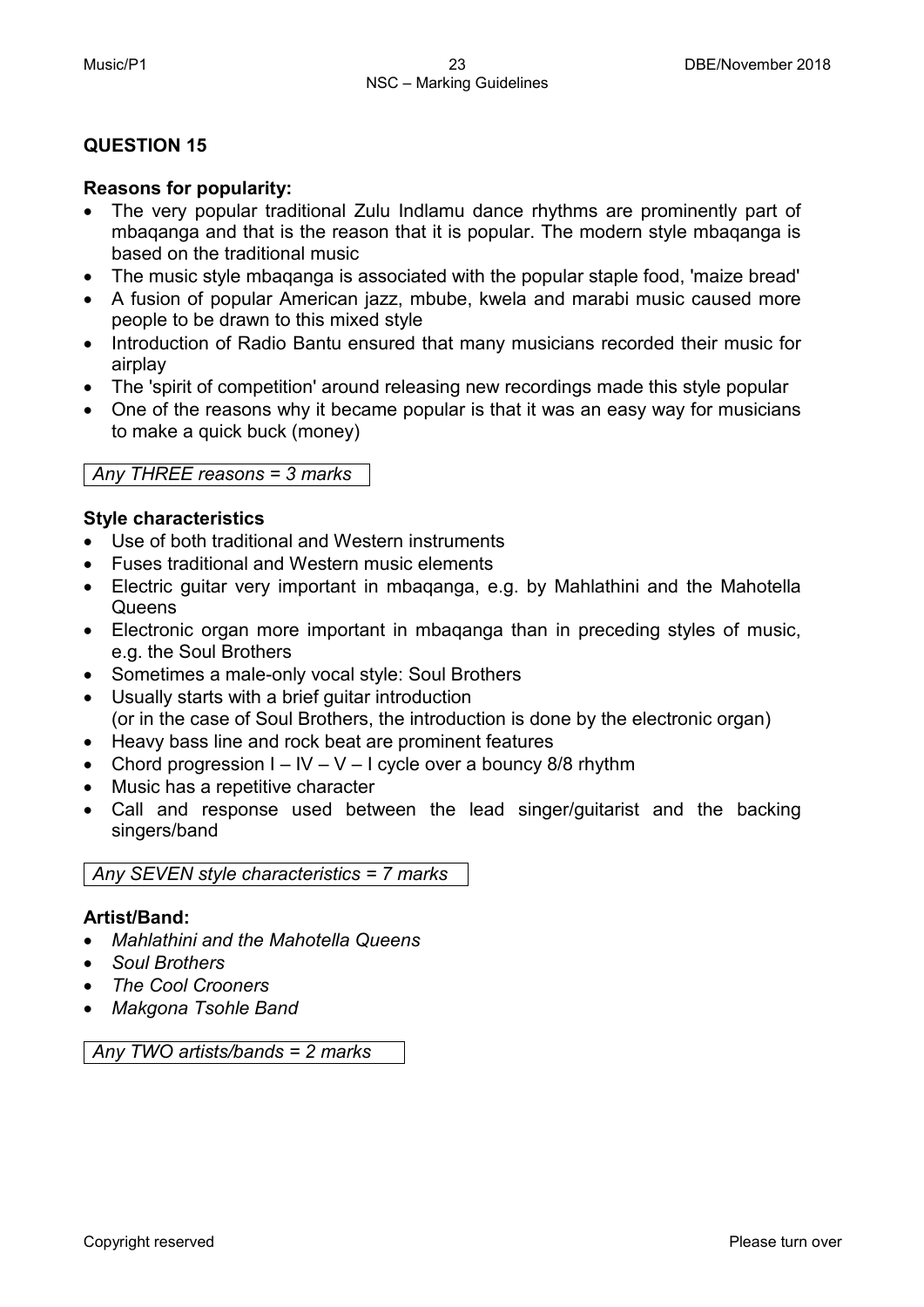The essay will be marked according to the following criteria:

| <b>CRITERIA</b>                                              | <b>MARK ALLOCATION</b>                                                                                                   |                            |                |      |  |  |
|--------------------------------------------------------------|--------------------------------------------------------------------------------------------------------------------------|----------------------------|----------------|------|--|--|
| <b>Reasons for popularity</b>                                | 1 mark for each correct fact                                                                                             | 3                          |                |      |  |  |
| <b>Style characteristics</b>                                 | 1 mark for each correct fact                                                                                             |                            | 7              |      |  |  |
| <b>Artists</b>                                               | 1 mark for each correct fact                                                                                             |                            | $\overline{2}$ |      |  |  |
|                                                              | <b>Excellent</b><br>An introduction, conclusion, with a<br>substantial argument in the body of essay<br>evident.<br>Good | $=$ 3 marks                |                |      |  |  |
|                                                              | An introduction, conclusion, with a<br>reasonable argument in the body of essay<br>evident.                              | $= 2 - 2\frac{1}{2}$ marks |                |      |  |  |
| <b>Logical presentation</b><br>and structure of the<br>essay | Average<br>An introduction, conclusion, with an<br>insignificant argument in the body of<br>essay evident.               | $= 1\frac{1}{2}$ marks     | 3              |      |  |  |
|                                                              | <b>Below average</b><br>An introduction, conclusion with a weak<br>argument in the body of essay evident.                | $= 1$ mark                 |                |      |  |  |
|                                                              | Weak<br>A single paragraph: A poor attempt at an<br>essay.                                                               | $=$ 1/ <sub>2</sub> mark   |                |      |  |  |
|                                                              | Not acceptable<br>Only facts in bullet form.                                                                             | $= 0$ marks                |                |      |  |  |
| TOTAL                                                        |                                                                                                                          |                            | 15             | [15] |  |  |

# **TOTAL SECTION D: 40**

**OR**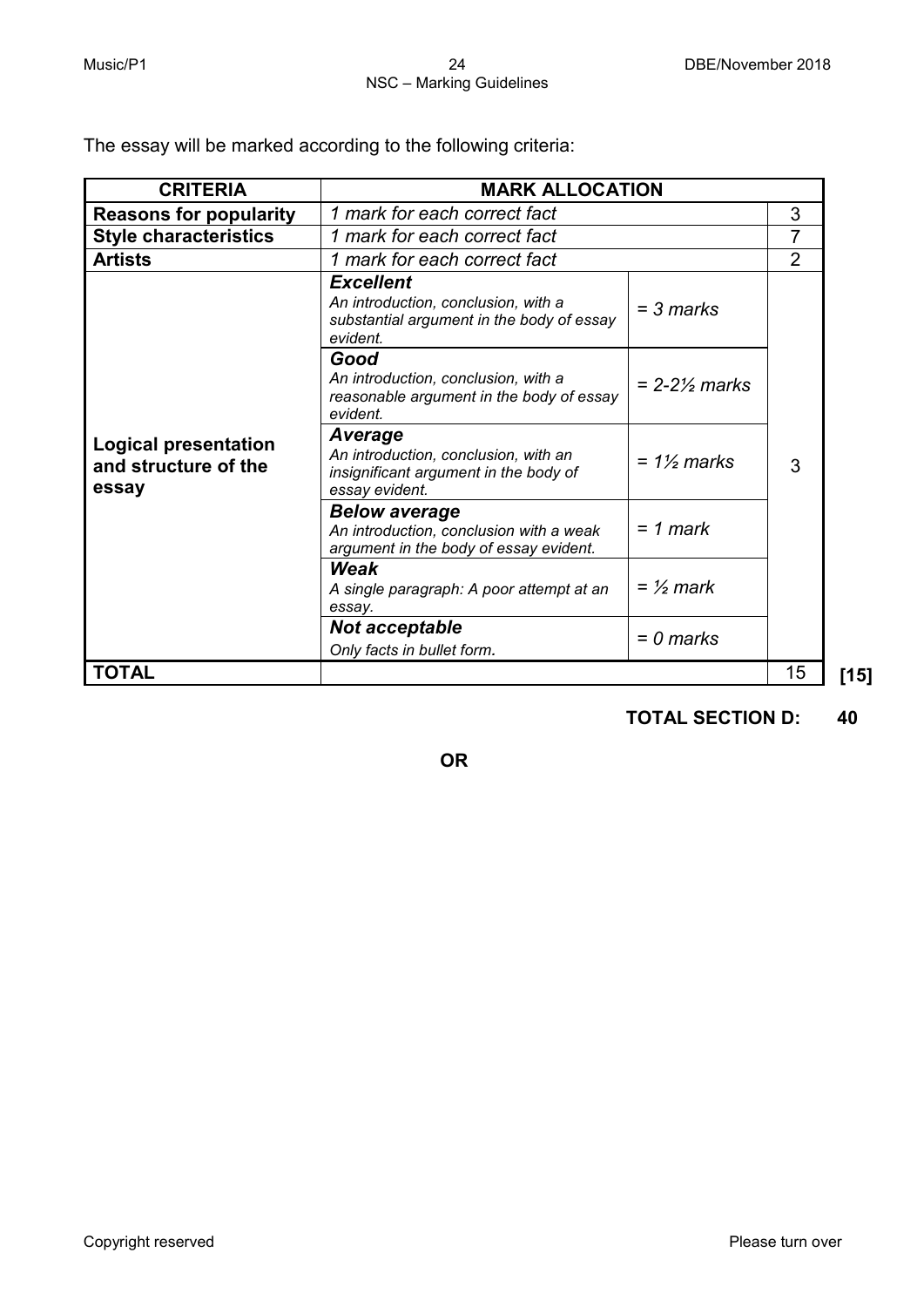# **SECTION E: INDIGENOUS AFRICAN MUSIC (IAM)**

# **QUESTION 16**

- 16.1 vhaVenda drums
	- o Mbila mutondo
	- o Mbila dzamedza
	- o Ngoma
	- Tshikona pipes

#### *Any TWO instruments = 2 marks* (2)

16.2 Flute *1 mark* (1)

- 16.3 Keyboard/organ
	- Guitar
	- Bass guitar
	- Drum kit

#### *Any correct answer = 1 mark* (1)

| 16.4 | Indlamu                                                     | <b>Mokhibo</b>                                                                      |  |  |
|------|-------------------------------------------------------------|-------------------------------------------------------------------------------------|--|--|
|      | amaZulu dance                                               | baSotho dance                                                                       |  |  |
|      | Fast and energetic                                          | Can be moderate and calm                                                            |  |  |
|      | Uses mostly the lower body and<br>includes stomping of feet | Uses mostly the upper body and<br>includes the shaking of the back and<br>shoulders |  |  |
|      | Performed, using feet                                       | Performed while kneeling                                                            |  |  |

|      | marks  | Any THREE correct correlated differences = 3 |  |  |     |
|------|--------|----------------------------------------------|--|--|-----|
|      |        | Candidates may answer in table format        |  |  | (3) |
| 16.5 | 16.5.1 | Ululation   1 mark                           |  |  |     |

| 16.5.2 Izibongo   1 <i>mark</i> |  |
|---------------------------------|--|
|                                 |  |

16.5.3 Chordophone *1 mark* (1)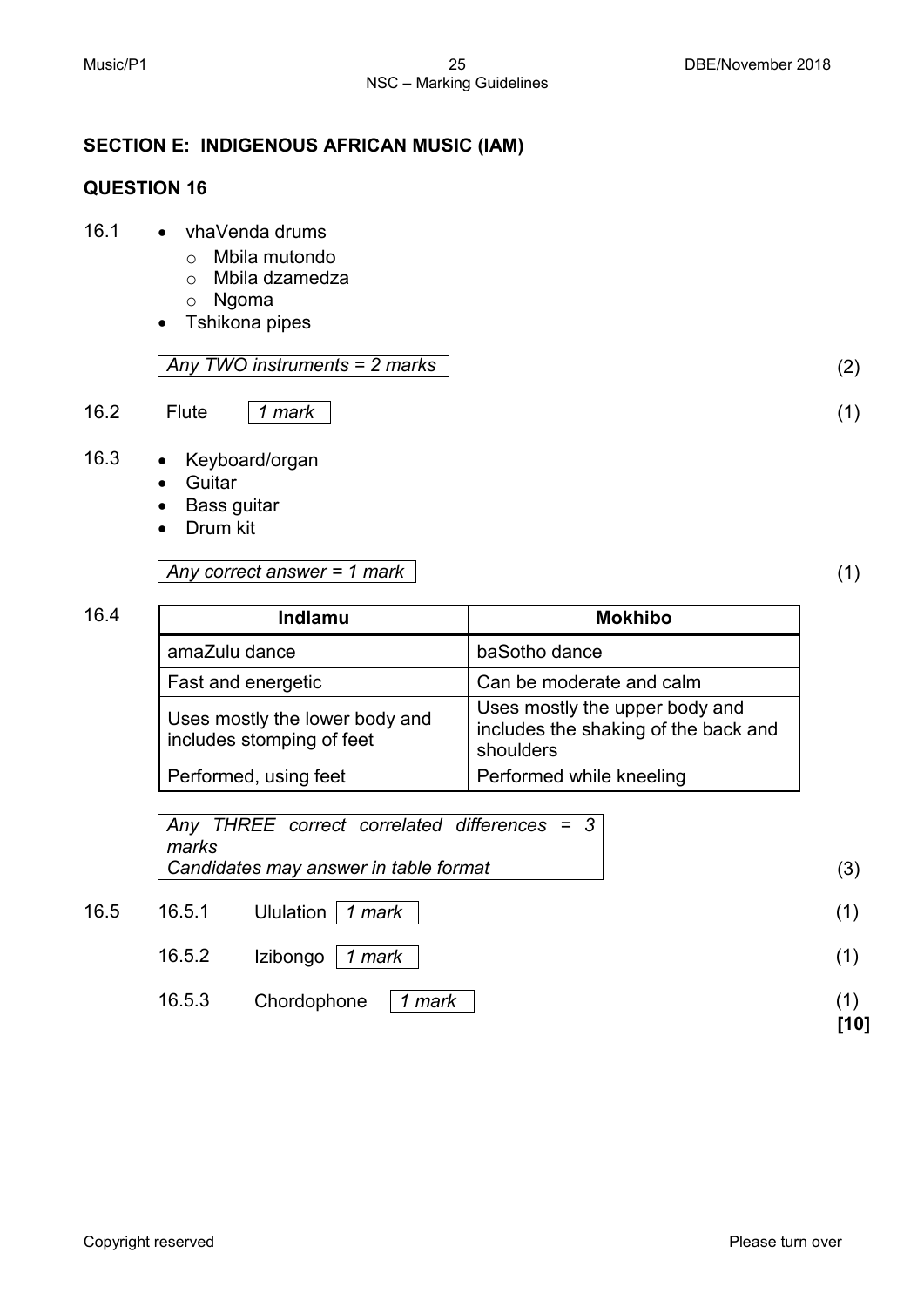- Traditional elements which were retained are the following:
	- o Kiba polyrhythms
	- o Always in Sepedi language
	- o Call and response between voices and instruments
	- $\circ$  Ululation, crepitations and vocal lilting
- Changes which were introduced:
	- o Modern jazz rhythms are added
	- o Any modern instruments (guitar, keyboard, drum kit) can be used
	- o Any African language can be used
	- o Free kiba is recorded and sold for commercial gain.

| Any TWO facts relating to traditional elements | = 2 marks |             |     |
|------------------------------------------------|-----------|-------------|-----|
| Any THREE facts on transformation of elements  |           |             |     |
| to modern style                                | = 3 marks | l = 5 marks | [5] |

#### **QUESTION 18**

- He has created a modern version of the malombo style
- He employs various indigenous African languages
- He replaces the original reed flute with a Western flute
- Cyclical chord structures are employed
- Call and response between voice and instrument is used extensively
- Vocals, bass guitar, drum kit, indigenous drums and rattles are used

*Any FIVE correct facts = 5 marks* **[5]**

# **QUESTION 19**

- Ancestral worship
	- $\circ$  Certain songs and dances exist exclusively to communicate with the ancestors e.g. at funerals and weddings
	- o Certain songs and dances induce a trance through which contact is established
	- o Through music and dance the assistance and blessing of the ancestors are sought e.g. during initiation ceremonies
	- $\circ$  The participation of the community in the musical activity often signifies the joy of connecting with the ancestral spirits successfully
- Traditional Healers (Sangomas)
	- o Sangomas are agents and conduits of divinity, e.g. 'Saane' and 'Leepo'
	- o Sangomas will initiate the process of contacting the ancestral spirits by using invocative singing and praise poetry
	- o Sangomas will incite the community/people to participate in ceremony
	- o Singing, drums and whistles are employed during ritualistic performances to provide the link between the worshippers and the divine

*Any FIVE correct facts = 5 marks* **[5]**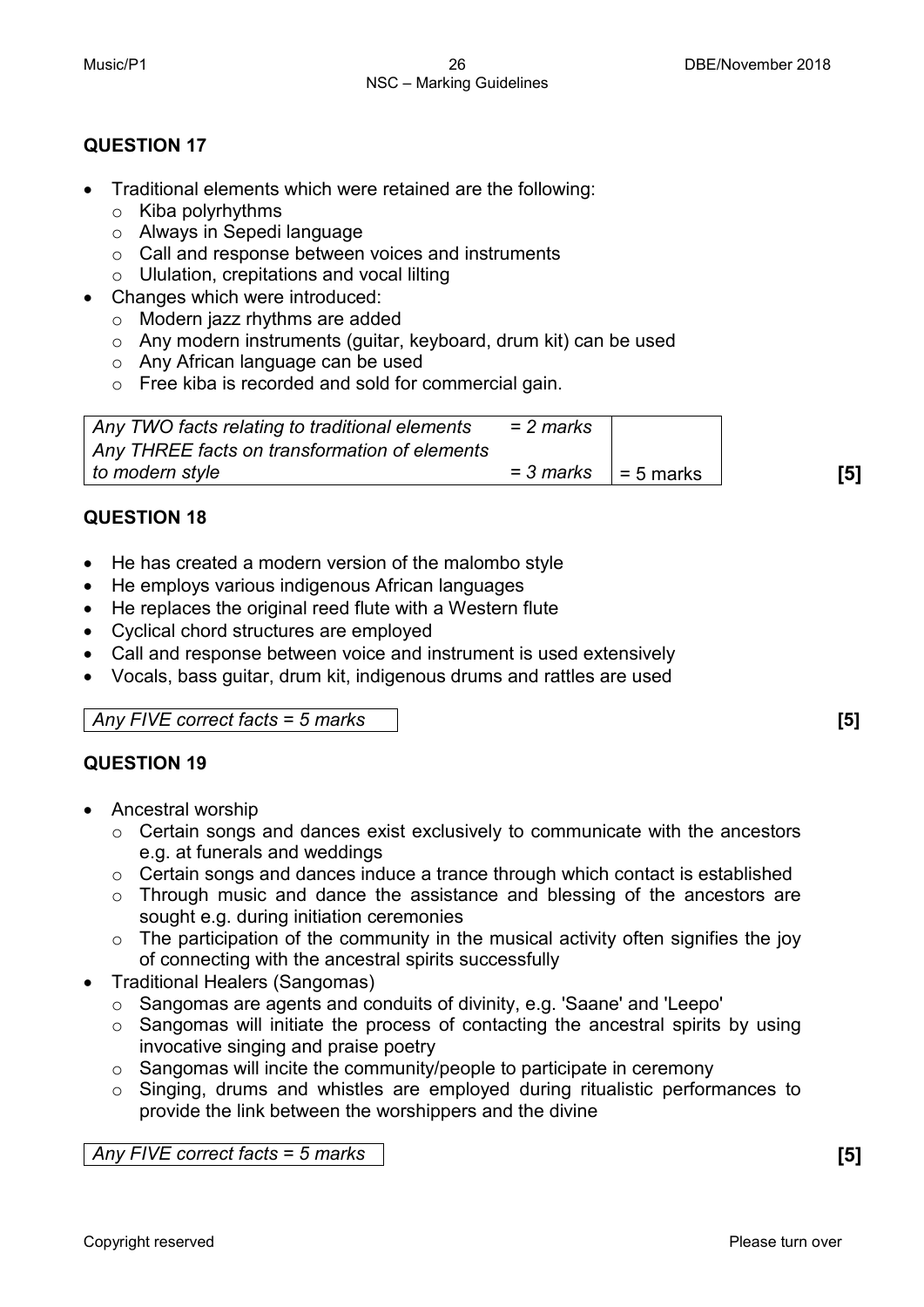#### **Playing techniques on guitar**

- Ukuvamba technique:
	- o strumming chords percussively
- Ukupika technique:
	- o a finger-picking style
	- $\circ$  the thumb plays the lower strings ('amadoda', the Zulu word for 'men')  $\circ$  the other fingers in the right hand (mainly the index finger) plays a mel
	- the other fingers in the right hand (mainly the index finger) plays a melody on the upper strings ('amatombazane', the Zulu word for 'women')
- A plectrum (called ikati) is often used

# *Any THREE correct facts = 3 marks*

# **Tuning of the guitar**

- Different maskandi use different tunings depending on the specific style of dance/song
- Standard maskanda guitar tuning is called isiZulu-style o strings are tuned as: EADGBD
- Isishameni-style
	- o strings are tuned as: DADABD
- Isichunu style
	- o strings are tuned as: DADABD (as in Isishameni)
- Isigevane-style
	- o Uses isiZulu (standard maskanda tuning) but different rhythmic patterns
- Isimandolini style
	- o strings are tuned as: EBBC#F#G#

*Any TWO correct facts = 2 marks*

# **Style of singing**

- Based on amahubo (using the pentatonic scale)
- Umaskanda melody is an authentic remnant of the Zulu amahubo music, the foundation of all Zulu vocal music
- Range of voices is not wide: between a  $5<sup>th</sup>$  and 11<sup>th</sup>
- Singers switch between singing and speaking
- Vocal glissandi or pitch bending is used
- Text for umaskanda music is in isiZulu
- Formal design of umaskanda music imitates the vocal style of isiZulu music which in turn is based on Zulu-speech
- Leader (call) and backup singers (response)

# *Any FIVE correct facts = 5 marks*

# **Izihlabo**

- An instrumental introduction based on a descending motive played on guitar or concertina
- Consists of short bursting motifs
- It sounds like an 'improvised sound check' to check the tuning
- Uses free rhythm and metre

*Any TWO correct facts = 2 marks*